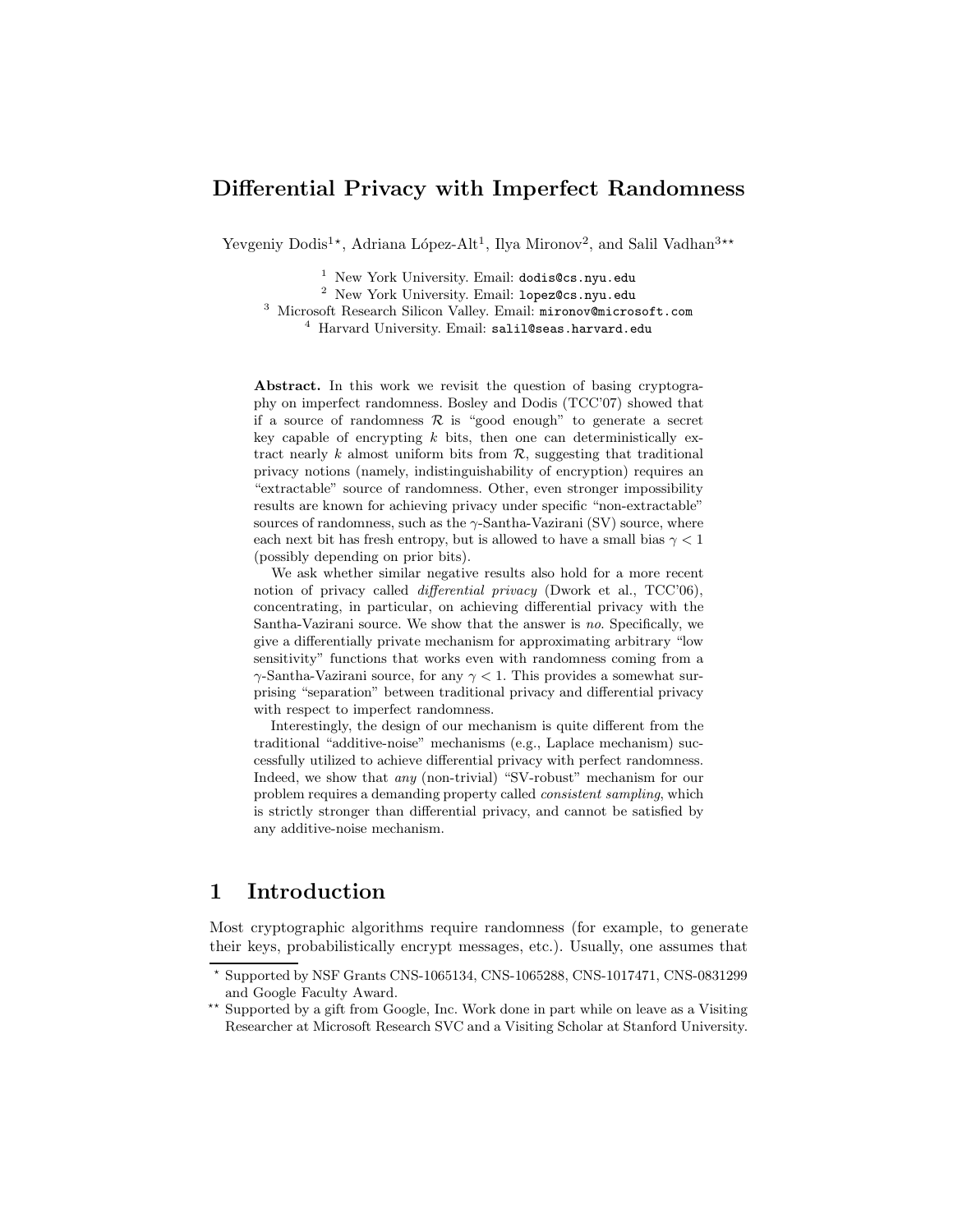perfect randomness is available, but in many situations this assumption is problematic, and one has to deal with more realistic, "imperfect" sources of randomness R. Of course, if one can (deterministically) extract nearly perfect randomness from  $R$ , then one can easily implement traditional cryptographic schemes with  $R$ . Unfortunately, many natural sources are not extractable [5, 21, 24]. The simplest example of such a source is the Santha-Vazirani (SV) source [21], which produces an infinite sequence of (possibly correlated) bits  $\mathbf{x} = x_1, x_2, \dots$ , with the property that  $Pr[x_i = 0 | x_1 ... x_{i-1}] \in [\frac{1}{2}(1-\gamma), \frac{1}{2}(1+\gamma)]$ , for any setting of the prior bits  $x_1 \ldots x_{i-1}$ . Namely, each bit has almost one bit of fresh entropy, but can have a small bias  $\gamma < 1$  (possibly dependent on the prior bits). Yet, the celebrated result of Santha and Vazirani [21] showed that there exists no deterministic extractor  $\textsf{Ext}\colon \{0,1\}^n \to \{0,1\}$  capable of extracting even a *single* bit of bias *strictly* less than  $\gamma$  from the  $\gamma$ -SV source, irrespective of how many SV bits  $x_1 \ldots x_n$  it is willing to wait for. In particular, outputting the first bit is already optimal in terms of traditional extraction.

Despite this pessimistic result, ruling out the "black-box compiler" from perfect to imperfect (e.g., SV) randomness for all applications, one may still hope that specific "non-extractable" sources, such as SV-sources, might be sufficient for concrete applications, such as simulating probabilistic algorithms or cryptography. Indeed, a series of celebrated results [1, 5, 21, 22, 24] showed that very "weak" sources (including SV-sources and much more) are sufficient for simulating probabilistic polynomial-time algorithms; namely, for problems which do not inherently need randomness, but which could potentially be sped up using randomization. Moreover, even in the area of cryptography — where randomness is  $essential$  (e.g., for key generation) — it turns out that many "non-extractable" sources (again, including SV sources and more) are sufficient for authentication applications, such as the designs of MACs [7, 16] and even signature schemes [8] (under appropriate hardness assumptions). Intuitively, the reason for the latter "success story" is that authentication applications only require that it is hard for the attacker to completely guess (i.e., "forge") some long string, so having (min-)entropy in our source  $R$  should be sufficient to achieve this goal.

Privacy with Imperfect Randomness? In contrast, the situation appears to be much less bright when dealing with privacy applications, such as encryption, commitment, zero-knowledge, etc. First, McInnes and Pinkas [18] showed that unconditionally secure symmetric encryption cannot be based on SV sources, even if one is restricted to encrypting a single bit. This result was subsequently strengthened by Dodis et al. [8], who showed that SV sources are not sufficient for building even computationally secure encryption (again, even of a single bit), and, if fact, essentially any other cryptographic task involving "privacy" (e.g., commitment, zero-knowledge, secret sharing, etc.). Finally, Bosley and Dodis [3] showed an even more general result: if a source of randomness  $\mathcal R$  is "good enough" to generate a secret key capable of encrypting  $k$  bits, then one can deterministically extract nearly  $k$  almost uniform bits from  $\mathcal{R}$ , suggesting that traditional privacy requires an "extractable" source of randomness. <sup>5</sup>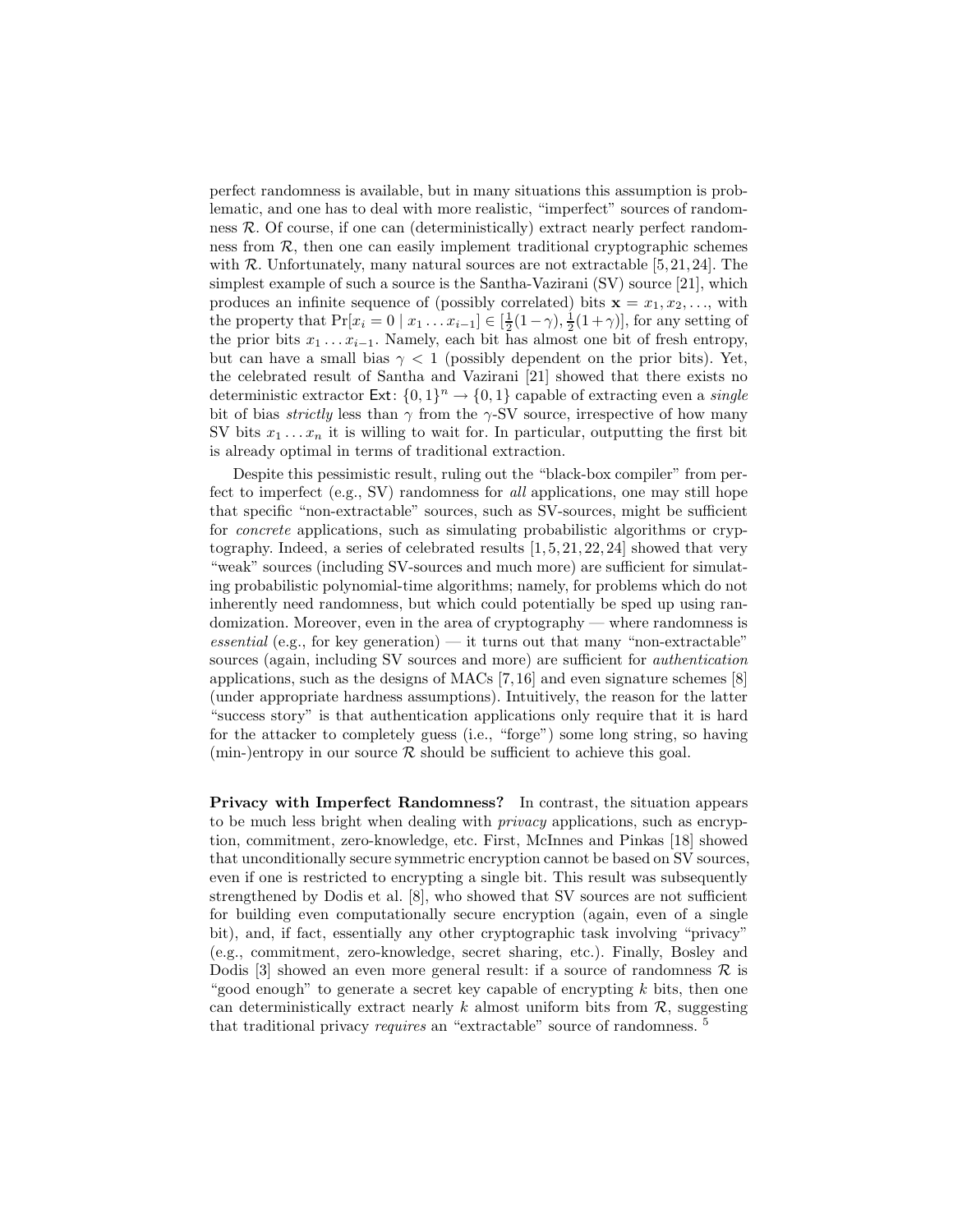In this work we ask the question if similar pessimistic conclusions also hold for a more recent, but already very influential variant of privacy called differential privacy (DP), introduced by Dwork et al. [10], concentrating in particular on achieving differential privacy with the simple Santha-Vazirani source.

Main Question: Is it possible to achieve (non-trivial) differential privacy with SV-sources?

As our main result, we give a positive answer to this question, showing a somewhat surprising "separation" between traditional privacy and differential privacy. But, first, let us examine the above question more closely, gradually explaining the path towards our solution.

Differential Privacy. Differential privacy was introduced for the purposes of allowing the owner of a sensitive database  $D$  to securely release some "aggregate" statistics"  $f(D)$  while protecting the privacy of individual users whose data is in D. Unfortunately, revealing  $f(D)$  by itself might violate the privacy of some individual records, especially if the attacker has a some partial information about D. Instead, we wish to design a *randomized mechanism*  $M(D; r)$  which will approximate  $f(D)$  with relatively high accuracy, but will use its randomness **r** to "add enough noise" to the true answer  $f(D)$  to protect the privacy of the individual records of D. For simplicity, we will restrict our attention to realvalued queries f, so that we can define the utility  $\rho$  of M as the expected value (over uniform **r**, for now) of  $|f(D) - M(D; \mathbf{r})|$ , which we want to minimize. For example, f might be a *counting query*, where  $f(D)$  is the number of records in D satisfying som predicate  $\pi$ , in which case we seek to achieve utility  $o(|D|)$  or even independent of  $|D|$ . More interestingly, we want M to satisfy the following very strong notion called  $\varepsilon$ -differential privacy: for any neighboring databases  $D_1$ and  $D_2$  (i.e.  $D_1$  and  $D_2$  differ on a single record) and for any potential output z,  $Pr_{\mathbf{r}}[M(D_1; \mathbf{r})] = z/N Pr_{\mathbf{r}}[M(D_2; \mathbf{r})] = z$  is between  $e^{-\varepsilon} \approx 1 - \varepsilon$  and  $e^{\varepsilon} \approx 1 + \varepsilon$ (assuming  $\varepsilon$  is close to 0). This definition shows one difference between standard privacy, which holds between all pairs of databases  $D_1$  and  $D_2$ , and differential privacy, which only holds for neighboring databases. Related to the above, one cannot achieve any useful utility  $\rho$  if  $\varepsilon$  is required to be negligibly small (as then one can gradually transfer any  $D_1$  to any other  $D_2$  without noticeably changing the answers given by M). Instead, the one typically assumes that  $\varepsilon$  is a small constant which can be pushed arbitrarily close to 0, possibly at the expense of worse utility  $\rho$ . Motivated by these considerations, we will say that f admits a class of non-trivial mechanisms  $\mathcal{M} = \{M_{\varepsilon} \mid \varepsilon > 0\}$  if there exists some fixed function  $g(\cdot)$  s.t., for all  $\varepsilon > 0$ ,  $M_{\varepsilon}$  is  $\varepsilon$ -DP and has utility  $g(\varepsilon)$ , independent of the size of the database D.

Additive-Noise Mechanisms. The simplest class of non-trivial differentially private mechanisms (with perfect randomness) are the so called additive-noise

 $5$  On the positive side,  $[9]$ ,  $[3]$  showed that extractable sources are not strictly necessary for encrypting a "very small" number of bits. Still, for natural "non-extractable" sources, such as SV sources, it is known that encrypting even a single bit is impossible [8, 21].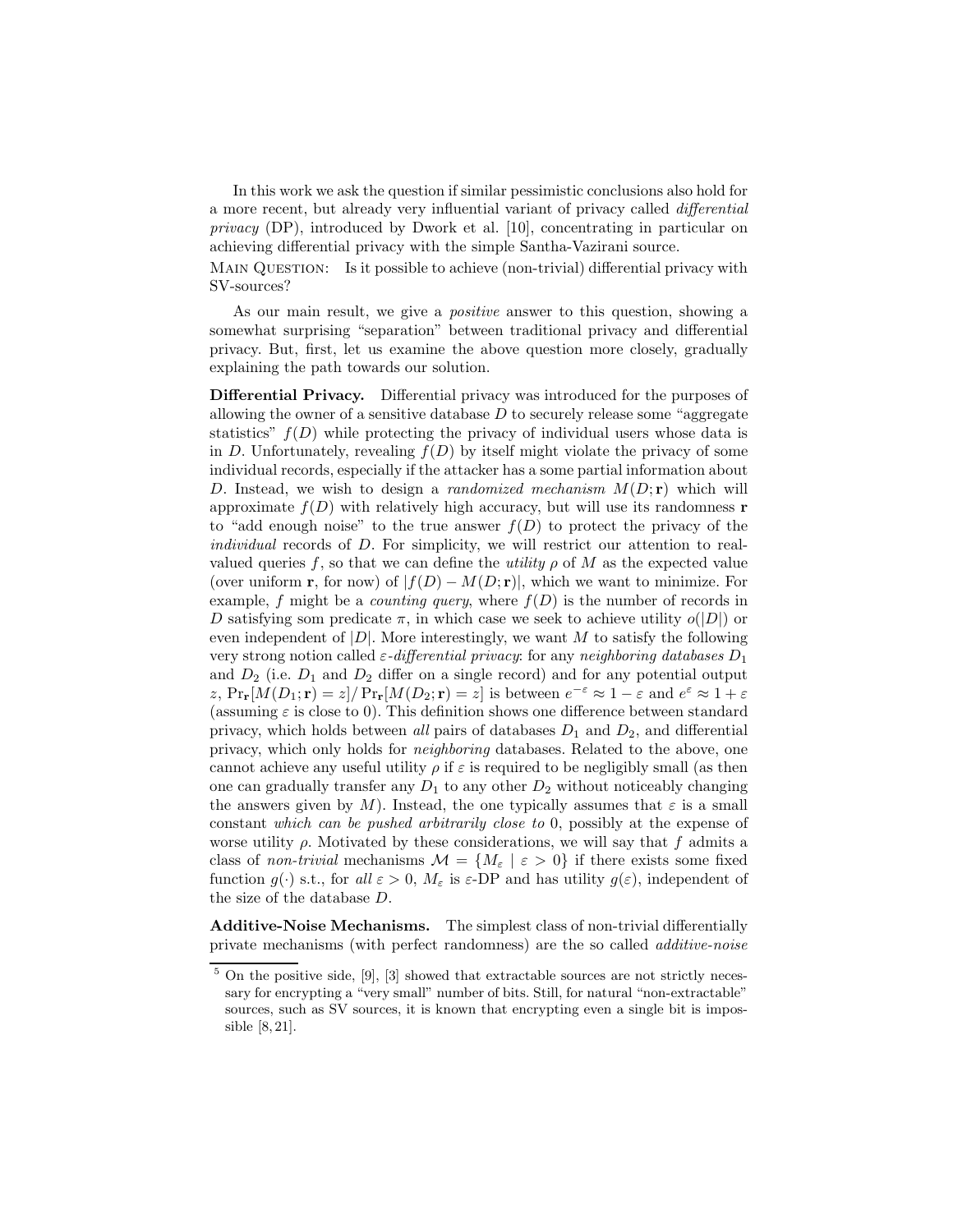mechanisms  $[10, 12, 13]$ , introduced in the original work of  $[2, 6, 10, 11]$ . These mechanisms have the form  $M(D; \mathbf{r}) = f(D) + X(\mathbf{r})$ , where X is an appropriately chosen "noise" distribution added to guarantee  $\varepsilon$ -DP. For example, for counting queries (and more general "low-sensitivity" queries where  $|f(D_1) - f(D_2)|$  is bounded on all neighboring databases  $D_1$  and  $D_2$ ), the right distribution is the Laplace distribution with standard deviation  $\Theta(1/\varepsilon)$  [10], giving the (additivenoise) Laplace mechanism for such functions, which is private and accurate (in fact, essentially optimal for a wide range of loss functions [12]). One perceived advantage of additive-noise mechanisms comes from the fact that the noise is oblivious to the input, and it is natural to ask if it is possible to design additivenoise mechanisms which would be non-trivial even if the noise distribution is generated using the Santha-Vazirani source. For example, perhaps one can generate a "good enough" sample of the Laplace distribution even with SV sources? Unfortunately, we show that this is not the case. In fact, any non-trivial additivenoise mechanism for a source  $R$  implies the existence of a randomness extractor for  $R$ , essentially collapsing the notion of differential privacy to that of traditional privacy, and showing the impossibility of non-trivial additive-noise mechanisms for SV sources.

Need for Consistent Sampling. In fact, the main reason why additive-noise mechanisms failed to handle SV sources comes from the fact that such algorithms use *disjoint sets* of coins to produce the same "noisy answer" on two databases having different "real answers". More formally, if  $f(D_1) \neq f(D_2)$  and  $T_i(z)$  is the set of coins **r** where  $M(D_i; \mathbf{r}) = z$ , an additive-noise mechanism must satisfy  $T_1(z) \cap T_2(z) = \emptyset$ . On the other hand,  $\varepsilon$ -DP requires that  $\Pr[\mathbf{r} \in T_1(z)] / \Pr[\mathbf{r} \in$  $T_2(z) \leq 1 + \varepsilon$ . For the uniform distribution, this simply means that  $|T_1| \approx |T_2|$ . Since  $T_1$  and  $T_2$  are disjoint, the SV adversary can try to bias the coins **r** so as simultaneously increase (or, at least maintain) the odds of hitting  $T_1$ , while decreasing the odds of hitting  $T_2$ . Indeed, in Lemma 2 we show that an SV adversary can always succeed in amplifying the ratio  $Pr[r \in T_1]/Pr[r \in T_2]$ (and, hence, violate the differential privacy of our mechanism) whenever  $T_1$  and  $T_2$  have small intersection (e.g., are disjoint).

In fact, in Lemma 6 we prove that any "SV-robust" mechanism should strive to produce identical outputs on neighboring databases for a majority of random tapes; in particular, for any z,  $|T_1(z) \cap T_2(z)| \approx |T_1(z)| \approx |T_2(z)|$  (see Definition 8 for the exact quantitative formulation). This general property, which we call *consistent sampling* (CS), is closely related to the "consistent sampling" methodology that has found applications in web search [4] and parallel repetition theorems [14], among others. Moreover, we show that  $\varepsilon$ -consistent sampling implies  $\varepsilon$ -differential privacy, but the converse is false.

Our Main Result. The lower bound above suggests a path forward toward building SV-robust mechanisms, which starts with the design of consistently samplable mechanisms. For example, the classical Laplace mechanism for low sensitivity functions could be viewed as sampling some noise  $x$  of expected magnitude  $\rho = O(1/\varepsilon)$ , and adding it to the exact solution  $y = f(D)$ . Being additive-noise, this mechanism is not CS. But, imagine a new mechanism which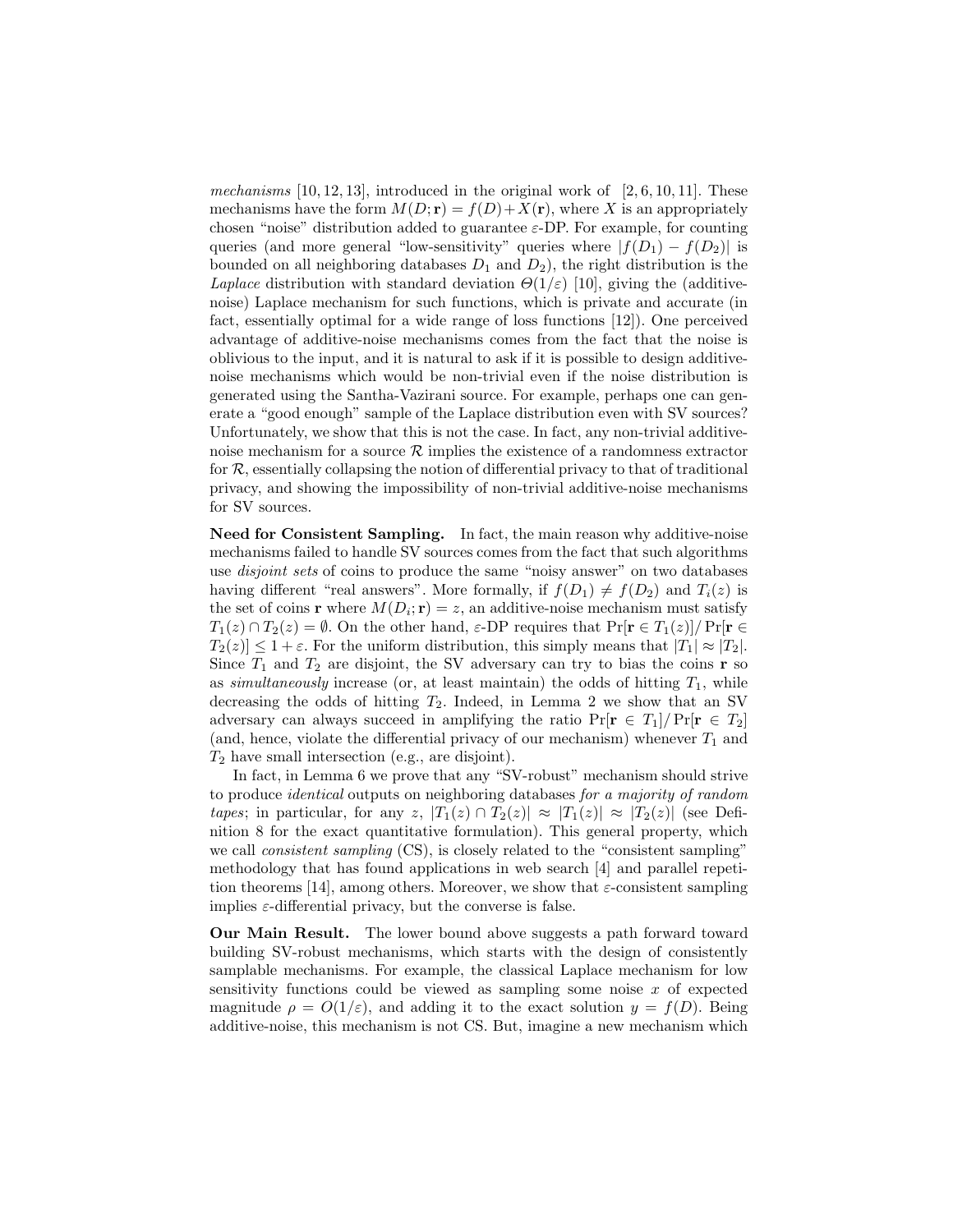further rounds the answer  $z = y + x$  to the nearest multiple z' of  $1/\varepsilon$ . Clearly, the expected utility has gone from  $\rho$  to at most  $\rho' = \rho + 1/\varepsilon = O(\rho)$ . Yet, it turns out that the new mechanism is now  $\varepsilon$ -CS, since, informally, the *rounded* answers on neighboring databases are only distinct on an  $\varepsilon$ -fraction of coins **r** (see Section 5).

Still, designing CS mechanisms was only a necessary condition for building SV-robust, differentially private mechanisms. For example, the basic notion of consistency ignores the binary representations of random coins r defining the needed pre-image sets  $T_1$  and  $T_2$ , which are (intuitively) very important for handling SV sources since their randomness properties are bit-by-bit. Indeed, we show that consistency alone is *not* enough for SV-robustness, and we need an additional (fortunately, simply stated) property of our sampling to guarantee the latter. (As expected, this property asks something quite natural about the binary representations of the coins inside  $T_1$  and  $T_2$ .) We call the resulting notion SV-consistent sampling (SVCS; Definition 10). Building a non-trivial mechanism satisfying this condition formed the main technical bulk of our work.

In particular, starting with the "rounded" Laplace mechanism, we show a careful implementation of this CS mechanism, so that the resulting mechanism is actually SVCS (with appropriate parameters guaranteeing  $\varepsilon$ -DP of the final mechanism against  $\gamma$ -SV sources). The details of this technical step, which uses properties of arithmetic coding (see [19, 23]) applied to the specific Laplace distribution, are explained in Section 5. This gives us our main result (Theorem 2) and an affirmative answer to our Main Question: a non-trivial class of SV-robust mechanisms for counting queries and arbitrary low-sensitivity functions.

Due to space constraints, we defer all proofs to the full version.

### 2 Random Sources and Differential Privacy

**Notation.** For a positive integer n, we use the notation  $[n]$  to denote the set  $\{1, 2, \ldots, n\}$ . We use  $|\cdot|$  to denote the nearest integer function. For a distribution or random variable R, we write  $r \leftarrow R$  to denote the operation of sampling a random r according to R. For a randomized function h, we write  $h(x; r)$  to denote the unique output of f on input x with random coins  $r$ . When the distribution of random coins R is understood from context, we write  $h(x)$  to denote the random variable  $h(x; r)$  for  $r \leftarrow \mathsf{R}$ . Finally, we denote a sequence of bits using boldface, e.g.  $\mathbf{x} = x_1, x_2, \ldots$ 

We use calligraphic letters to denote families of the corresponding letter. For example,  $\mathcal F$  denotes a family of functions f,  $\mathcal R$  denotes a family of distributions R. We see a distribution over  $\{0,1\}^*$  as continuously outputting (possibly correlated) bits. In particular, we let U be the distribution over  $\{0,1\}^*$  that samples each bit independently and uniformly at random. When U is truncated after n bits, the result is the distribution  $\mathsf{U}_n$ , which is the uniform distribution over  $\{0, 1\}^n$ , the bit-strings of length n.

#### 2.1 Random Sources

We call a family  $R$  of distributions over  $\{0,1\}^*$  a *source*. In this work, we model perfect randomness with the uniform source and imperfect randomness with the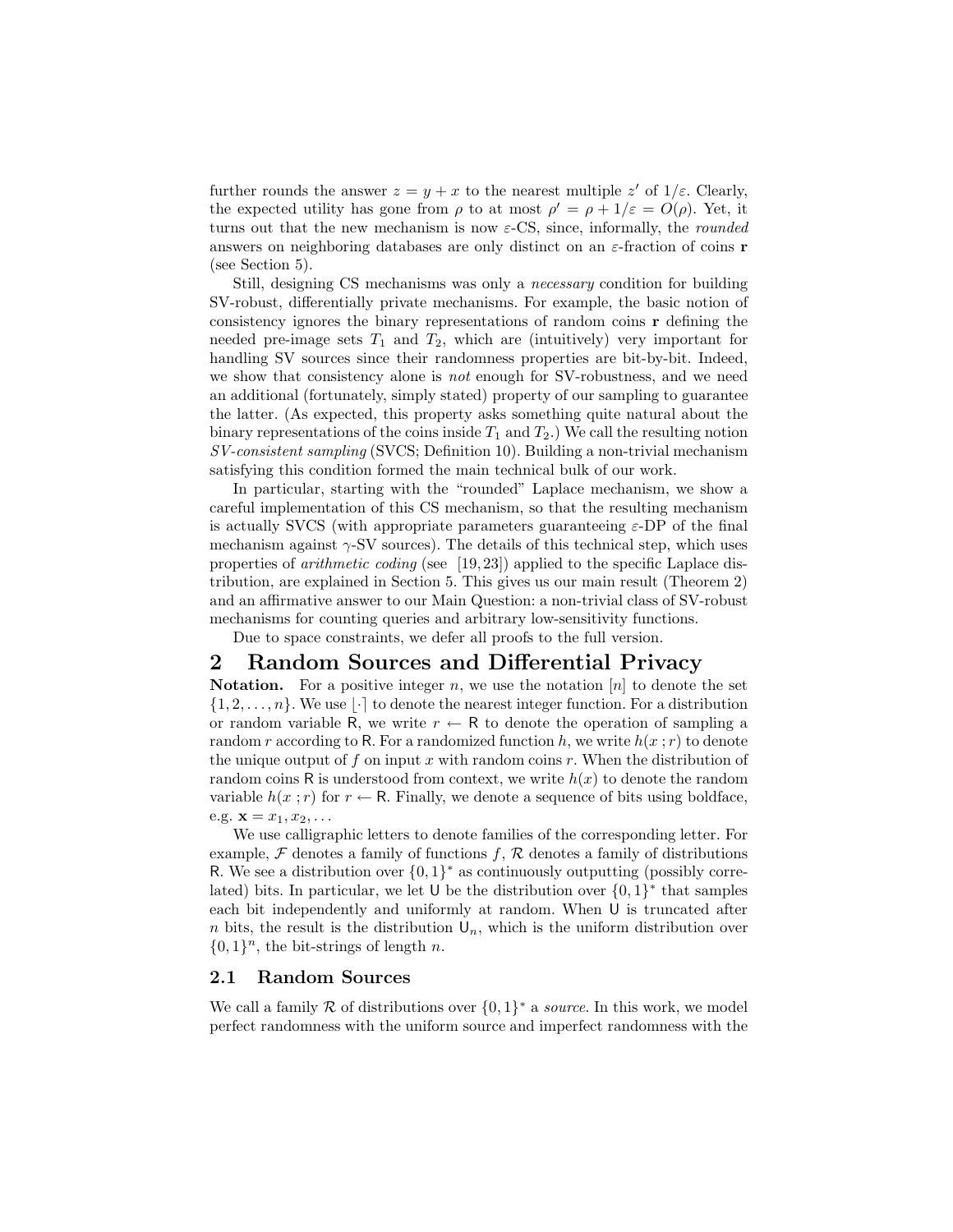γ-Santha-Vazirani source [21], arguably the simplest type of a "non-extractable" source. The *uniform source*  $\mathcal{U} \stackrel{\text{def}}{=} \{U\}$  is the set containing only the distribution U on  $\{0,1\}^*$  that samples each bit uniformly at random. We define  $\gamma$ -Santha-Vazirani sources below.

Definition 1 ( $\gamma$ -Santha-Vazirani Source [21]). Let  $\gamma \in [0,1]$ . A probability distribution  $X = (X_1, X_2, ...)$  over  $\{0, 1\}^*$  is a  $\gamma$ -Santha-Vazirani distribution if for all  $i \in \mathbb{Z}^+$  and  $x_1 \ldots x_{i-1} \in \{0,1\}^{i-1}$ , it holds that

$$
\frac{1}{2}(1-\gamma) \le \Pr[X_i = 0 \mid X_1 = x_1, \dots X_{i-1} = x_{i-1}] \le \frac{1}{2}(1+\gamma).
$$

We define the  $\gamma$ -Santha-Vazirani source  $SV(\gamma)$  to be the set of all  $\gamma$ -Santha-Vazirani distributions. Finally, for a distribution  $\mathsf{SV}(\gamma) \in \mathcal{SV}(\gamma)$ , we let  $\mathsf{SV}(\gamma, n)$ be the distribution  $SV(\gamma)$  restricted to the first n coins  $(X_1, \ldots, X_n)$ . We let  $\mathcal{SV}(\gamma,n)$  be the set of all distributions  $\mathsf{SV}(\gamma,n)$ .

We now define  $\gamma$ -biased semi-flat sources, which were introduced by [20] (see also [8], where they were referred to as  $\gamma$ -biased halfspace sources).

**Definition 2** ( $\gamma$ -Biased Semi-Flat Source). For  $S \subset \{0,1\}^n$  of size  $|S|$  =  $2^{n-1}$ , and  $\gamma \in [0,1]$ , the distribution  $H_S(\gamma, n)$  over  $\{0,1\}^n$  is defined as follows: for all  $x \in S$ ,  $Pr_{x \leftarrow H_S(\gamma,n)}[x] = (1+\gamma) \cdot 2^{-n}$ , and for all  $x \notin S$ ,  $Pr_{x \leftarrow H_S(\gamma,n)}[x] =$  $(1 - \gamma) \cdot 2^{-n}$ . We define the  $\gamma$ -biased semi-flat source  $\mathcal{H}(\gamma, n)$  to be the set of all distributions  $H_S(\gamma, n)$  for all  $|S| = 2^{n-1}$ .

**Lemma 1** ([8, 20]). For any  $n \in \mathbb{Z}^+$  and  $\gamma \in [0,1]$ ,  $\mathcal{H}(\gamma,n) \subset \mathcal{SV}(\gamma,n)$ .

We prove a general lemma about  $\gamma$ -semi-flat sources, which will be very useful in later sections.

**Lemma 2.** Let  $G, B \subseteq \{0,1\}^n$  such that  $|G| \geq |B| > 0$ , and let  $\sigma \stackrel{\text{def}}{=} \frac{|B \setminus G|}{|B|}$  $\frac{1}{|B|}$ [0, 1]. Then there exists  $S \subseteq \{0,1\}^n$  of size  $|S| = 2^{n-1}$  such that

$$
\frac{\Pr_{\mathbf{r}\leftarrow\mathsf{H}_S(\gamma,n)}[\mathbf{r}\in G]}{\Pr_{\mathbf{r}\leftarrow\mathsf{H}_S(\gamma,n)}[\mathbf{r}\in B]} \ge (1+\gamma\sigma) \cdot \frac{|G|}{|B|}.
$$

#### 2.2 Differential Privacy and Utility

We start by briefly recalling the notion of differential privacy. Given a database containing confidential information, we wish to allow learning of statistical information about the contents of the database without violating the privacy of any of its individual entries. The standard cryptographic notion of privacy where negligible information is revealed, is not appropriate in this setting as it does not allow to learn even one bit of "global" information about the contents of the database. Therefore, a new privacy definition is needed for this setting, in particular, one that allows a better trade-off between privacy and utility. This is precisely what differential privacy achieves.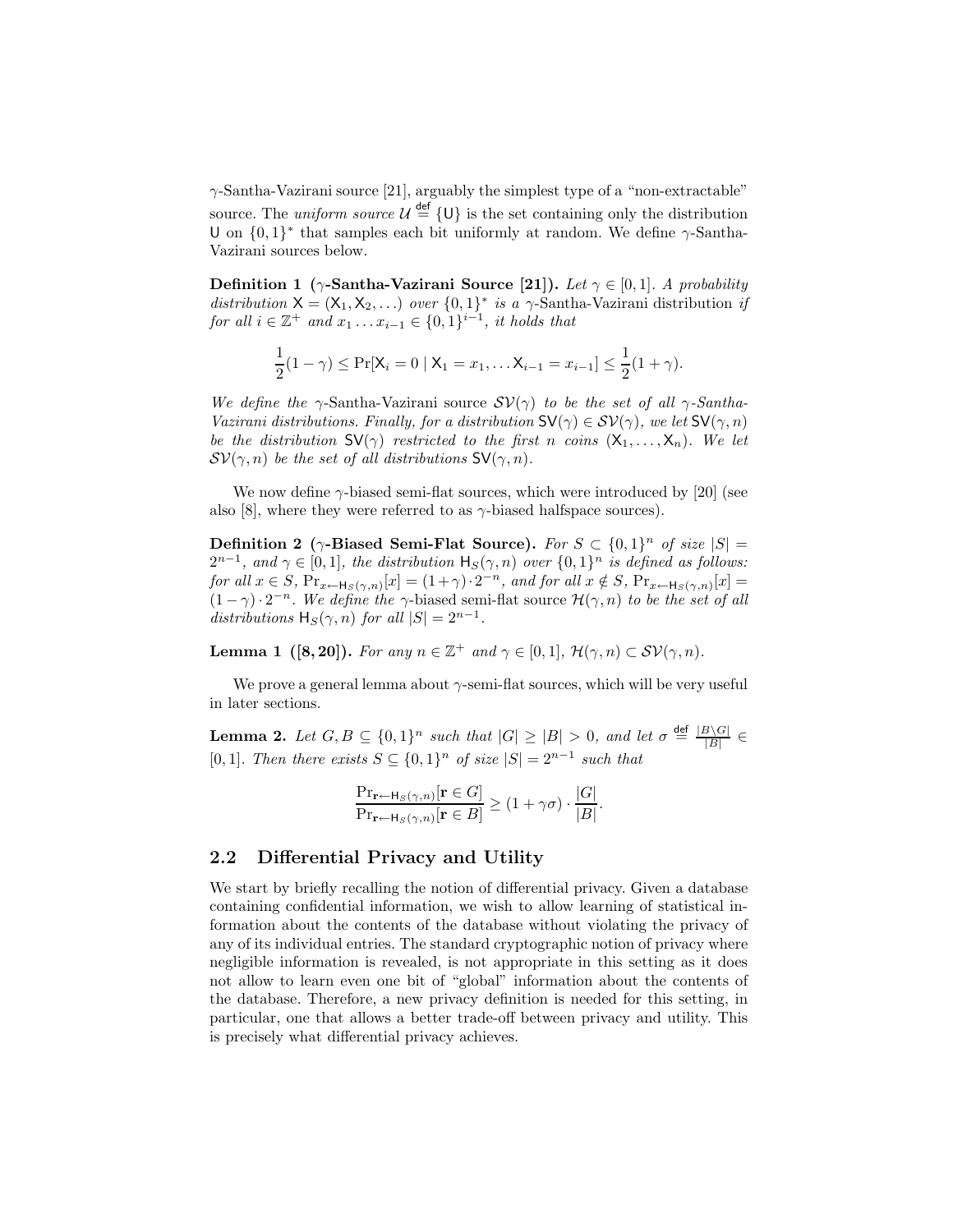**The Model.** We model a *statistical database* as an array of rows, and say that two databases are neighboring if they differ in exactly one row. Throughout the paper, we let  $\mathcal D$  be the space of all databases. We consider the *interactive* setting, in which interested parties submit queries, modeled as functions  $f: \mathcal{D} \to \mathcal{Z}$ , where  $\mathcal Z$  is a specified range. In this paper, we are only concerned with queries with range  $\mathcal{Z} = \mathbb{Z}$ , and henceforth only consider this case. A mechanism M is a probabilistic algorithm that takes as input a database  $D \in \mathcal{D}$  and a query  $f: \mathcal{D} \to \mathbb{Z}$ , and outputs a value  $z \in \mathbb{Z}$ . We assume that M's random tape is in  ${0, 1}^*$ , that is, that M has at its disposal a possibly infinite number of random bits, but for a fixed outcome  $z \in \mathbb{Z}$ , M needs only a finite number of coins  $n = n(D, f, z)$  to determine whether  $M(D, f) = z$ . Furthermore, we assume that if  $\mathbf{r} \in \{0,1\}^n$  is a prefix of  $\mathbf{r}' \in \{0,1\}^{n'}$  and  $M(D, f; \mathbf{r}) = z$  is already determined from **r**, then  $M(D, f; \mathbf{r}') = z$  also. In other words, providing M with extra coins does not change its output.

**Definitions.** Informally, we wish  $z = M(D, f)$  to approximate the true answer  $f(D)$  without revealing too much information. We say a mechanism is *differen*tially private for a class of queries  $\mathcal F$  if for all queries  $f \in \mathcal F$ , replacing a real entry in the database with one containing fake information only changes the outcome of the mechanism by a small amount. In other words, evaluating the mechanism on the same query  $f \in \mathcal{F}$ , on two neighboring databases, does not change the output by much. On the other hand, we define its utility to be the expected difference between the true answer  $f(D)$  and the output of the mechanism. Since the purpose of this work is to analyze mechanisms with respect to their sources of randomness, the following definitions of privacy and utility explicitly take the source of randomness  $R$  into account.

Definition 3 (( $\varepsilon$ ,  $\mathcal{R}$ )-Differential Privacy). Let  $\varepsilon \geq 0$ ,  $\mathcal{R}$  be a source, and  $\mathcal{F} = \{f : \mathcal{D} \to \mathbb{Z}\}\$ be a class of functions. A mechanism M is  $(\varepsilon, \mathcal{R})$ -differentially private for F if for any pair  $D_1, D_2 \in \mathcal{D}$  of neighboring databases, all  $f \in \mathcal{F}$ , all possible outputs  $z \in \mathbb{Z}$  of M, and all  $R \in \mathcal{R}$ :

$$
\frac{\Pr_{\mathbf{r}\leftarrow\mathsf{R}}[M(D_1, f; \mathbf{r}) = z]}{\Pr_{\mathbf{r}\leftarrow\mathsf{R}}[M(D_2, f; \mathbf{r}) = z]} \le 1 + \varepsilon.
$$

This is a very strong definition. Not only does it give a statistical guarantee, making it independent of the computation power of any adversary, but it is also strictly stronger than the requirement that the statistical distance between  $M(D_1, f)$  and  $M(D_2, f)$  is at most  $\varepsilon$  (for example, the latter allows some lowprobability outcomes of  $M(D_1, f)$  to never occur under  $M(D_2, f)$ ). We also note that, traditionally, differential privacy has been defined by having the ratio of probabilities be bounded by  $e^{\varepsilon}$ . We instead bound it by  $1 + \varepsilon$ , since this formulation makes some of our calculations slightly cleaner. This is fine since we always have  $1 + \varepsilon \leq e^{\varepsilon}$ , and, when  $\varepsilon \in [0, 1]$  (which is the key range of interest), we anyway have  $e^{\varepsilon} \approx 1 + \varepsilon$ .

If a mechanism M is  $(\varepsilon, \mathcal{R})$ -differentially private for some randomness source  $\mathcal{R}$ , then a mechanism  $M'$  that runs  $M$  as a black box and then performs some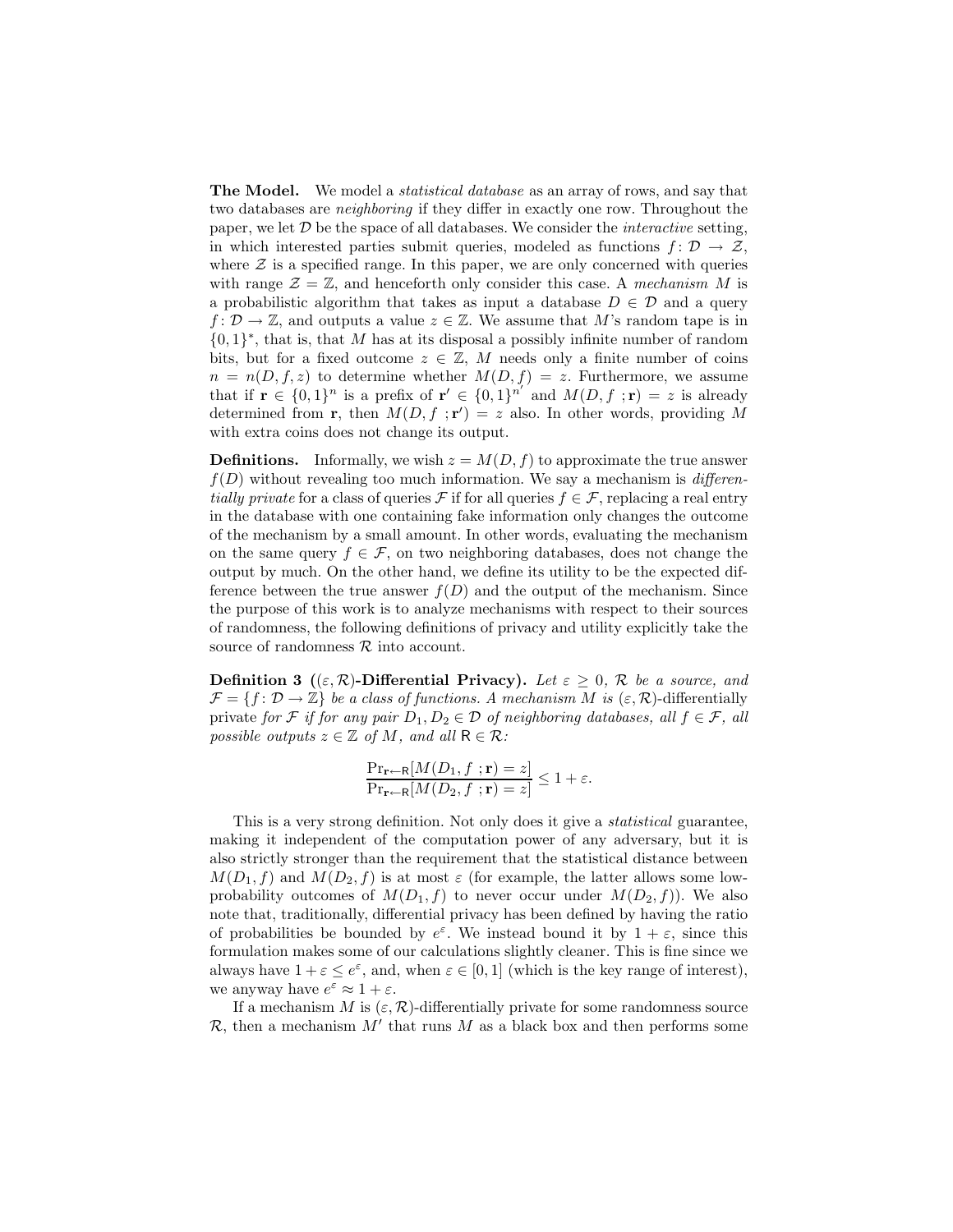post-processing on the output, is also  $(\varepsilon, \mathcal{R})$ -differentially private. Intuitively, this is because given only  $z = M(D, f)$ , M' cannot reveal more information about D than z itself. In our work we only consider the case where  $M'$  evaluates a deterministic function h of  $z = M(D, f)$ , so that M and h do not have to "share" the random source  $\mathcal{R}$ .

**Lemma 3.** Let M be a  $(\varepsilon, \mathcal{R})$ -differentially private mechanism, and let h be any function. Define  $M'(D, f) \stackrel{\text{def}}{=} h(M(D, f))$ . Then M' is  $(\varepsilon, \mathcal{R})$ -differentially private.

**Definition 4** (( $\rho$ ,  $\mathcal{R}$ )-Utility). Let  $\rho > 0$ , let  $\mathcal{R}$  be a source, and let  $\mathcal{F} =$  ${f : \mathcal{D} \to \mathbb{Z}}$  be a class of functions. We say a mechanism M has  $(\rho, \mathcal{R})$ -utility for F if for all databases  $D \in \mathcal{D}$ , all queries  $f \in \mathcal{F}$ , and all distributions  $R \in \mathcal{R}$ ,

$$
\mathbb{E}_{\mathbf{r}\leftarrow\mathsf{R}}[|f(D)-M(D,f\ ;\mathbf{r})|]\leq\rho.
$$

At the extremes, a mechanism that always outputs 0 is  $(0, \mathcal{R})$ -differentially private, while a mechanism that outputs the true answer  $f(D)$  has  $(0, \mathcal{R})$ -utility. Neither of these mechanisms is very interesting—the first gives no utility, while the second provides no privacy. Instead, we wish to find mechanisms that achieve a good trade-off between privacy and utility. This motivates the following definition.

**Definition 5 (Non-Triviality).** We say a function family  $\mathcal F$  admits non-trivial differentially private mechanisms w.r.t.  $\mathcal R$  if there exists a function  $q(\cdot)$  such that for all  $\varepsilon > 0$  there exists a mechanism  $M_{\varepsilon}$  that is  $(\varepsilon, \mathcal{R})$ -differentially private and has  $(g(\varepsilon), \mathcal{R})$ -utility. We call  $\mathcal{M} = \{M_{\varepsilon}\}\$ a class of non-trivial mechanism for  $\mathcal F$ w.r.t. R.

We make a few remarks regarding this definition. First, we require that the utility  $\rho = q(\varepsilon)$  is independent of  $|D|$ . Second, we note that non-triviality implies that we can achieve  $(\varepsilon, \mathcal{R})$ -differential privacy for any  $\varepsilon > 0$  (possibly at the expense of utility). E.g., when  $\mathcal{R} = \mathcal{SV}(\gamma)$ , we should be able to achieve  $\varepsilon \ll \gamma$ , which is below the "extraction barrier" for SV-sources. Finally, we note that for the purpose of satisfying this definition, we can assume w.l.o.g. that  $\varepsilon \leq 1$ , which is anyway the case of most interest. Moreover, we can assume that  $1/\varepsilon$  is an integer, since otherwise we can simply take a slightly smaller  $\varepsilon$  for which this is the case.

Infinite-Precision Mechanisms. As we will see shortly, it is sometimes easier to describe mechanisms using samples from some continuous random variable X, instead of using a (discrete) random tape in  $\{0,1\}^*$ . Moreover, the notions of privacy, utility, and non-triviality definitions can be analogously defined for this case as well (which we omit for brevity). Of course, to actually "implement" such abstract mechanisms in practice, one must specify how to approximate them using a "finite precision" random tape in {0, 1} ∗ , without significantly affecting their privacy and/or utility. When perfect randomness  $\mathcal U$  is available, this is typically quite easy (and usually not spelled out in most differential privacy papers), by simply approximating a continuous sample from X within some "good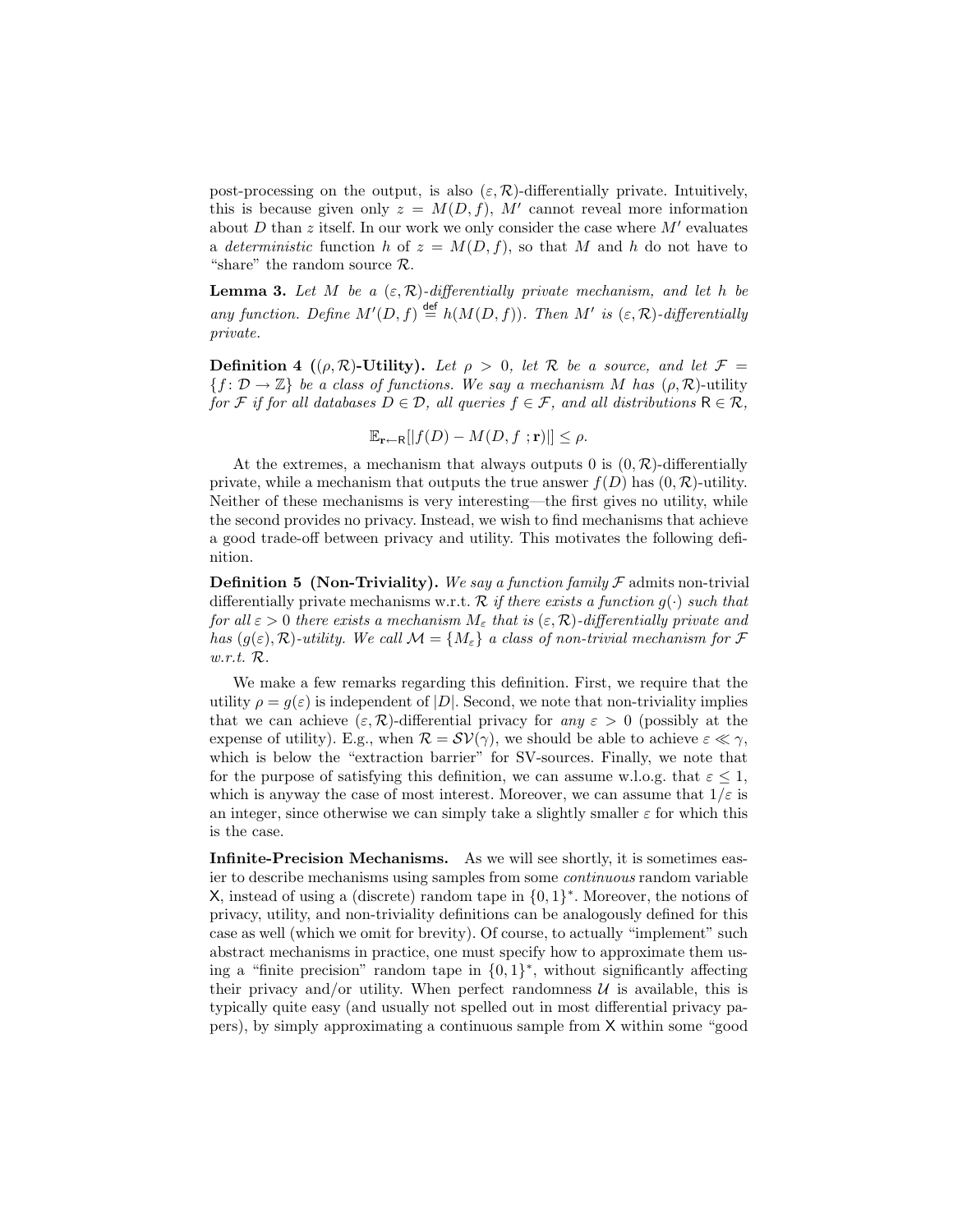enough" finite precision. In contrast, our mechanisms will have to deal with imperfect randomness  $\mathcal{SV}(\gamma)$ , so rounding a given "continuous" mechanism into a "discrete" mechanism will be non-trivial and require utmost care. In particular, we will have to design quite special "infinite-precision" mechanisms which will be "SV-friendly" toward appropriate "finite-precision rounding".

Additive Noise Mechanisms. One type of non-trivial mechanisms follow the following blueprint: first, they sample *data-independent* noise x from some (discrete or continuous) distribution X, calculate the true answer  $f(D)$ , and output  $z = f(D) + x$ . We call such mechanisms, *additive-noise mechanisms* (examples of additive-noises mechanisms include the Laplacian mechanism [10], the geometric mechanism  $[12]$ , and the K-norm mechanism for multiple linear queries  $[13]$ . If  $\mathbb{E}[|X|]$  is bounded, then the mechanism has bounded utility. However, to argue that such bounded "noise" X is sufficient to ensure the differential privacy of such mechanisms, we must first restrict our query class  $\mathcal{F}$ . In particular, it turns out that additive-noise mechanisms achieve differential privacy for a pretty large class of useful functions, called bounded sensitivity functions.

**Definition 6 (Sensitivity).** For  $f: \mathcal{D} \to \mathbb{Z}$ , the sensitivity of f is defined as

$$
\Delta f \stackrel{\text{def}}{=} \max_{D_1, D_2} \|f(D_1) - f(D_2)\|
$$

for all neighboring databases  $D_1, D_2 \in \mathcal{D}$ . For  $d \in \mathbb{Z}^+$ , we define  $\mathcal{F}_d = \{f \colon \mathcal{D} \to \mathcal{D}\}$  $\mathbb{Z} \mid \Delta f \leq d$  to be the class of functions with sensitivity at most d.

Intuitively, low sensitivity functions do not change too much on neighboring databases, which suggests that relatively small noise can "mask" the difference between  $f(D_1)$  and  $f(D_2)$ . The particular (continuous) distribution turns out to be the Laplacian distribution, defined below.

**Definition 7 (Laplacian Distribution).** The Laplacian distribution with mean  $\mu$  and standard deviation  $\sqrt{2}b$ , denoted  $\text{Lap}_{\mu,b}$ , has probability density function  $\mathsf{Lap}_{\mu,b}(x) = (1/2b) \cdot e^{-|x-\mu|/b}$ . The cumulative distribution function is  $\mathsf{CDF}^{\mathsf{Lap}}_{\mu,b}(x) =$  $(1/2b) \cdot (1 + \text{sgn}(x) \cdot (1 - e^{|x - \mu|/b})).$ 

We also define the distribution obtained from sampling the Laplacian distribution  $\text{Lap}_{\mu,b}$  and rounding to the nearest integer  $\text{Lap}_{\mu,b}$ . We call this the "rounded" Laplacian distribution and denote it by  $\mathsf{RLap}_{u,b}$ .

In particular, for any sensitivity bound  $d$ , Dwork et al. [10] show the following class of (infinite-precision) additive-noise mechanisms  $\mathcal{M}^{\text{Lap}} = \{M_{\varepsilon}^{\text{Lap}}\}$  is nontrivial for  $\mathcal{F}_d$ . Given a database  $D \in \mathcal{D}$ , a query  $f \in \mathcal{F}_d$  and the target value of  $\varepsilon$ , the mechanism  $M_{\varepsilon}^{\text{Lap}}$  computes  $f(D)$  and adds noise from the Laplacian distribution with mean 0 and standard deviation  $(\sqrt{2} \cdot d)/\varepsilon$ ; i.e.  $M_{\varepsilon}^{\text{Lap}}(D, f) \stackrel{\text{def}}{=}$  $f(D) + \mathsf{Lap}_{0,d/\varepsilon}$ . Equivalently, we can also view this mechanism as computing  $y = f(D)$  and outputting a sample from the distribution  $\text{Lap}_{u,d/\varepsilon}$ . Moreover, it is easy to see that this infinite-precision mechanism achieves utility  $O(d/\varepsilon)$ .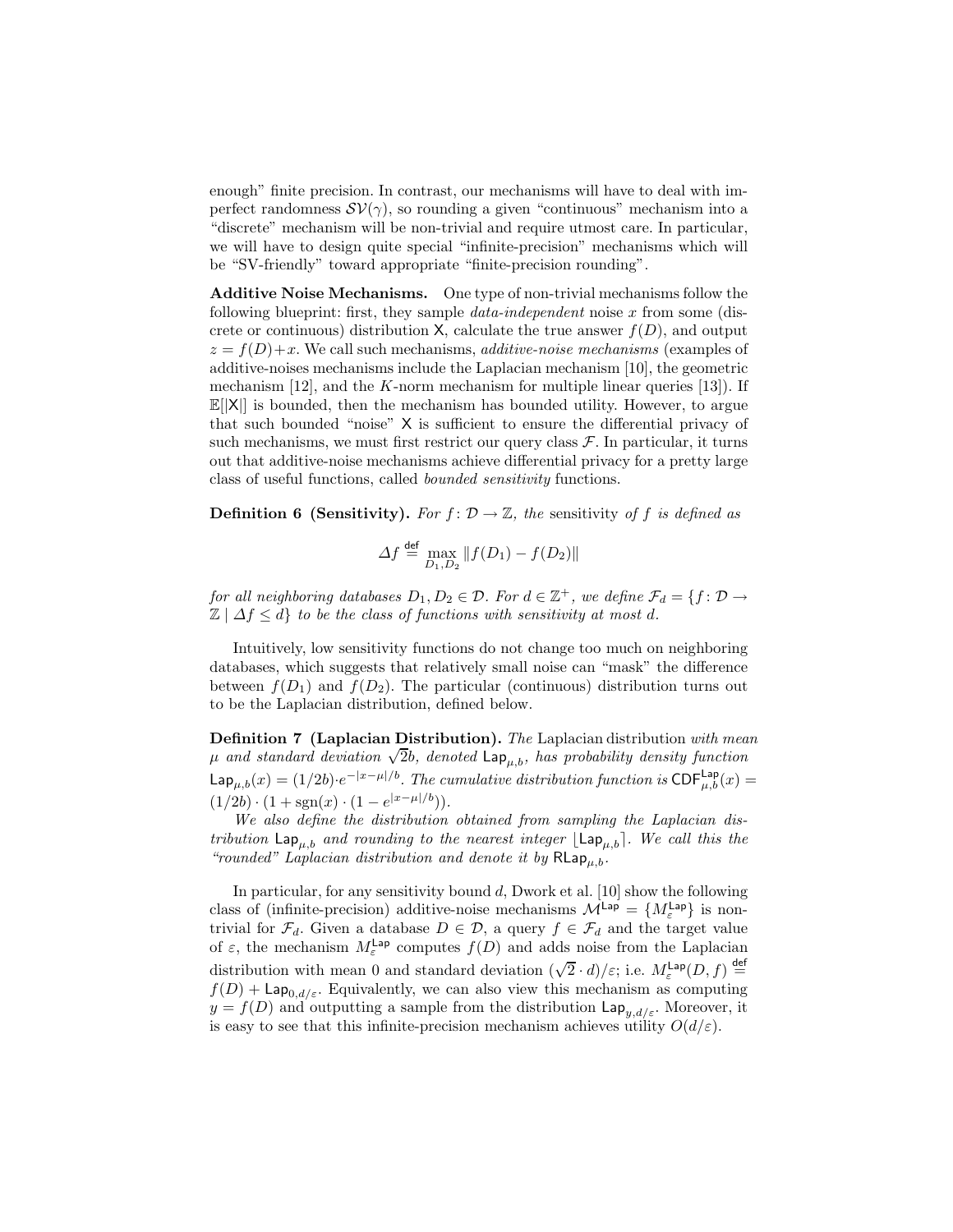In order to ensure that the output of the mechanism of [10] is an integer, the result can be rounded to the nearest integer. Since this is post-processing, by Lemma 3, the result has the same privacy guarantees. Furthermore, since  $f(D) \in \mathbb{Z}$ , we have  $[f(D) + \text{Lap}_{0,d/\varepsilon}] = y + \lfloor \text{Lap}_{0,d/\varepsilon} \rfloor$ . In particular, for queries of integer range, the mechanism of [10] can be seen as computing  $y = f(D)$ and outputting  $z = R \mathsf{Lap}_{y,d/\varepsilon}$ . We denote this (still infinite-precision, but now integer range) variant by  $M_{\varepsilon}^{\text{RLap}}$ . Clearly, it still has utility  $O(d/\varepsilon)$ .

Finally, we must describe how to approximate this mechanism family  $\mathcal{M}^{\mathsf{RLap}}$ by a finite precision family  $\overline{\mathcal{M}}^{\mathsf{RLap}}$  w.r.t. U, without significantly affecting privacy or utility. As it turns out, a good enough approximation can be accomplished by sampling each value  $z \in \mathbb{Z}$  with precision roughly proportional to Pr[z] (under  $M_{\varepsilon}^{\text{RLap}}$ , which requires  $n(z) = O(|z|\log(d/\varepsilon))$  (truly random) coins  $U_{n(z)}$ , and increases both  $\varepsilon$  and  $\rho$  by at most a constant factor. Since we will not use the resulting (finite-precision) mechanism in this paper (indeed, we will see in Lemma 5 that no additive-noise mechanism can be non-trivial w.r.t.  $\mathcal{SV}(\gamma)$ , we state the end result without further justification.

**Lemma 4** ([10]). For any  $d \in \mathbb{Z}^+$ , there exists a family  $\overline{\mathcal{M}}^{\text{RLap}} = {\overline{\{M_{\varepsilon}^{\text{RLap}}\}}}$  of non-trivial mechanisms for  $\mathcal{F}_d$  w.r.t. the uniform source U, with utility function  $g^{\mathsf{RLap}}(\varepsilon) = O(d/\varepsilon).$ 

**Our Question.** Lemma 4 shows that for all  $d \in \mathbb{Z}^+$  there exists a class of nontrivial mechanisms for  $\mathcal{F}_d$  w.r.t. U. The main goal of this work is to determine if this is also true for other randomness sources, in particular, for the  $\gamma$ -Santha-Vazirani sources.

MAIN QUESTION (RESTATED): Does there exist a class  $\mathcal{M} = \{M_{\varepsilon}\}\$  of nontrivial mechanisms for  $\mathcal{F}_d$  w.r.t.  $\mathcal{SV}(\gamma)$  for all  $\gamma \in [0,1)$ ? If so, can they be additive-noise mechanisms?

For clarity, from now we will focus on the case  $d = 1$ ; however, all our results extend to any sensitivity bound d. We will prove that non-trivial mechanisms for  $\mathcal{F}_1$  w.r.t.  $\mathcal{SV}(\gamma)$  cannot be additive noise, answering the second question in the negative. Despite this, however, we will answer the first question positively by displaying a class  $\mathcal{M} = \{M_{\varepsilon}\}\$  of non-trivial (non-additive-noise) mechanisms for  $\mathcal{F}_1$  w.r.t.  $\mathcal{SV}(\gamma)$ .

### 3 Naive Approaches and a Lower Bound

We will start by showing a few naive approaches that will explain the intuition behind why non-trivial mechanisms for  $\mathcal{F}_1$  w.r.t.  $\mathcal{SV}(\gamma)$  cannot be additive noise. Moreover, we will prove a general lower bound restricting the type of mechanisms "friendly" to SV-sources, which will motivate a very special type of mechanisms that we will introduce in Section 4.

First Attempt. A first approach to answer our main question would be to prove that any class of non-trivial mechanisms for  $\mathcal{F}_1$  w.r.t. U is also non-trivial w.r.t.  $\mathcal{SV}(\gamma)$ . This turns out to be far too optimistic. To see this, take any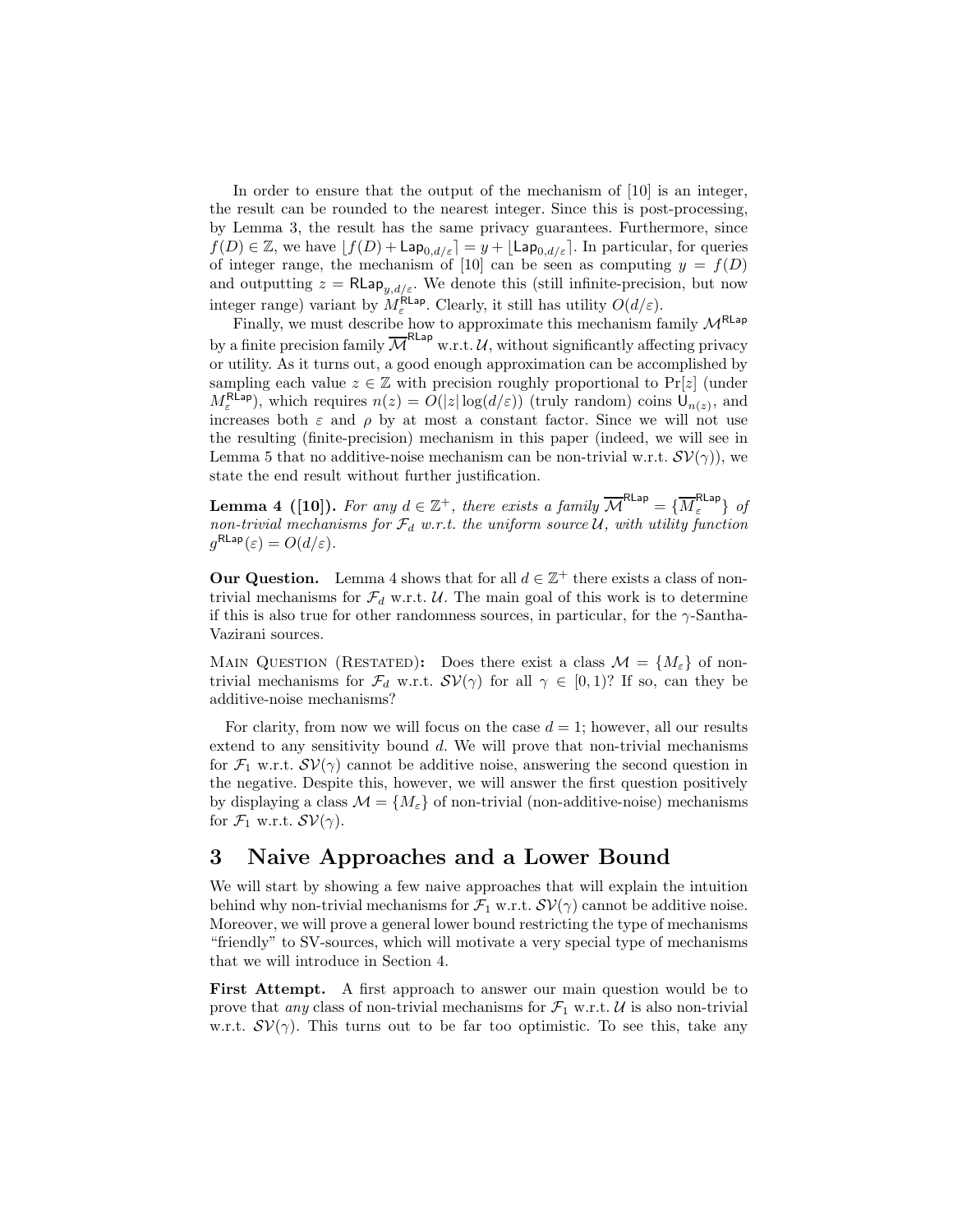mechanism  $M$  w.r.t.  $U$ , and assume that with high probability  $M$  needs at most n random coins, where n is odd. Define (artificial) mechanism  $M'$  as follows. Whenever M needs a fresh coin b, M' samples n coins  $b_1 \ldots b_n$  and simply sets  $b = MAJ_n(b_1, \ldots, b_n)$ , where  $MAJ_n(\cdot)$  is the majority of n bits. Clearly, M' has the same differential privacy and utility guarantees as  $M$  w.r.t.  $U$ , since majority of perfectly random bits is perfectly random. On the other hand, by biasing each bit towards 0 (resp. 1), a Santha-Vazirani adversary can fix every *n*-bit majority function to 0 (resp. 1) with probability at least  $(1 - e^{-\gamma^2 n/2})$ , which means that he can fix all  $n$  coins of  $M$  to any desired outcome with probability at least  $(1 - ne^{-\gamma^2 n/2}) \approx 1$ . Hence, the Santha-Vazirani adversary for  $M'$  can effectively fix the random tape of  $M$ , making it deterministic (with probability exponentially close to 1). On the other hand, it is easy to see that no deterministic mechanism having non-trivial utility (i.e., giving distinct answers on some two neighboring databases) can be differentially private.

Hence, non-trivial mechanisms w.r.t. the uniform source  $\mathcal U$  are not necessarily non-trivial w.r.t.  $\gamma$ -Santha-Vazirani sources  $\mathcal{SV}(\gamma)$ .

Second Attempt. A seemingly less naive idea would be to prove that any class of non-trivial mechanisms for  $\mathcal{F}_1$  w.r.t. U is also non-trivial w.r.t.  $\mathcal{SV}(\gamma)$ if we first run some extractor Ext on the randomness. More precisely, suppose  $\mathcal{M} = \{M_{\varepsilon}\}\$ is non-trivial w.r.t. U and suppose  $M_{\varepsilon}$  uses n coins. Can we construct a deterministic extractor  $\text{Ext} \colon \{0,1\}^m \to \{0,1\}^n$  (for some sufficiently large  $m \gg n$ ) and let  $M'_{\varepsilon} \stackrel{\text{def}}{=} M_{\varepsilon}(D, f ; \text{Ext}(\mathbf{r}))$ , such that  $\mathcal{M}' = \{M'_{\varepsilon}\}\$ is nontrivial w.r.t.  $SV(\gamma)$  whenever  $\mathcal{M} = \{M_{\varepsilon}\}\$ is non-trivial w.r.t.  $\mathcal{U}$ ? More generally, one can define an analogous "extractor conjecture" for any imperfect source  $\mathcal R$  in place of  $\mathcal{SV}(\gamma)$ . Unfortunately, we show that this naive approach does not work for any "non-extractable" source  $\mathcal{R}$ , such as  $\mathcal{SV}(\gamma)$ . To show this, we look at the family of *additive-noise* mechanisms for the family  $\mathcal{F}_1$  of sensitivity-1 functions given by Lemma 4, and observe that applying an extractor to any additive-noise mechanism is *still* an additive-noise mechanism. Then, we show a more general statement that *any* non-trivial additive-noise mechanism for  $\mathcal{F}_1$  under  $\mathcal{R}$  implies the existence of a bit extractor for  $R$ , which is impossible for non-extractable  $\mathcal{R}$ , such as  $\mathcal{SV}(\gamma)$ .

**Lemma 5.** Assume R is a source and  $\mathcal{M} = \{M_{\varepsilon}\}\$ is a family of additive-noise mechanisms for  $\mathcal{F}_1$ , where each  $M_\varepsilon$  is  $(\varepsilon, \mathcal{R})$ -differentially private. Then, for all  $\varepsilon > 0$ , one can deterministically extract an  $\varepsilon$ -biased bit from R. In particular, (a) there does not exist a class  $\mathcal{M} = \{M_{\varepsilon}\}\$  of non-trivial additive-noise mechanisms for  $\mathcal{F}_1$  w.r.t.  $SV(\gamma)$ ; and, by Lemma 4, (b) the "extractor-conjecture" is false for any "non-extractable"  $\mathcal{R}$ , such as  $\mathcal{SV}(\gamma)$ .

General Lower Bound. The failure of our naive approaches suggests that one cannot take any non-trivial mechanism w.r.t. uniform randomness  $\mathcal{U}$ , and apply some simple transformation to its randomness to derive a non-trivial mechanism w.r.t.  $SV(\gamma)$ . Indeed, we will show that any non-trivial mechanism w.r.t.  $SV(\gamma)$ must in fact satisfy a pretty restrictive condition w.r.t. to the uniform source.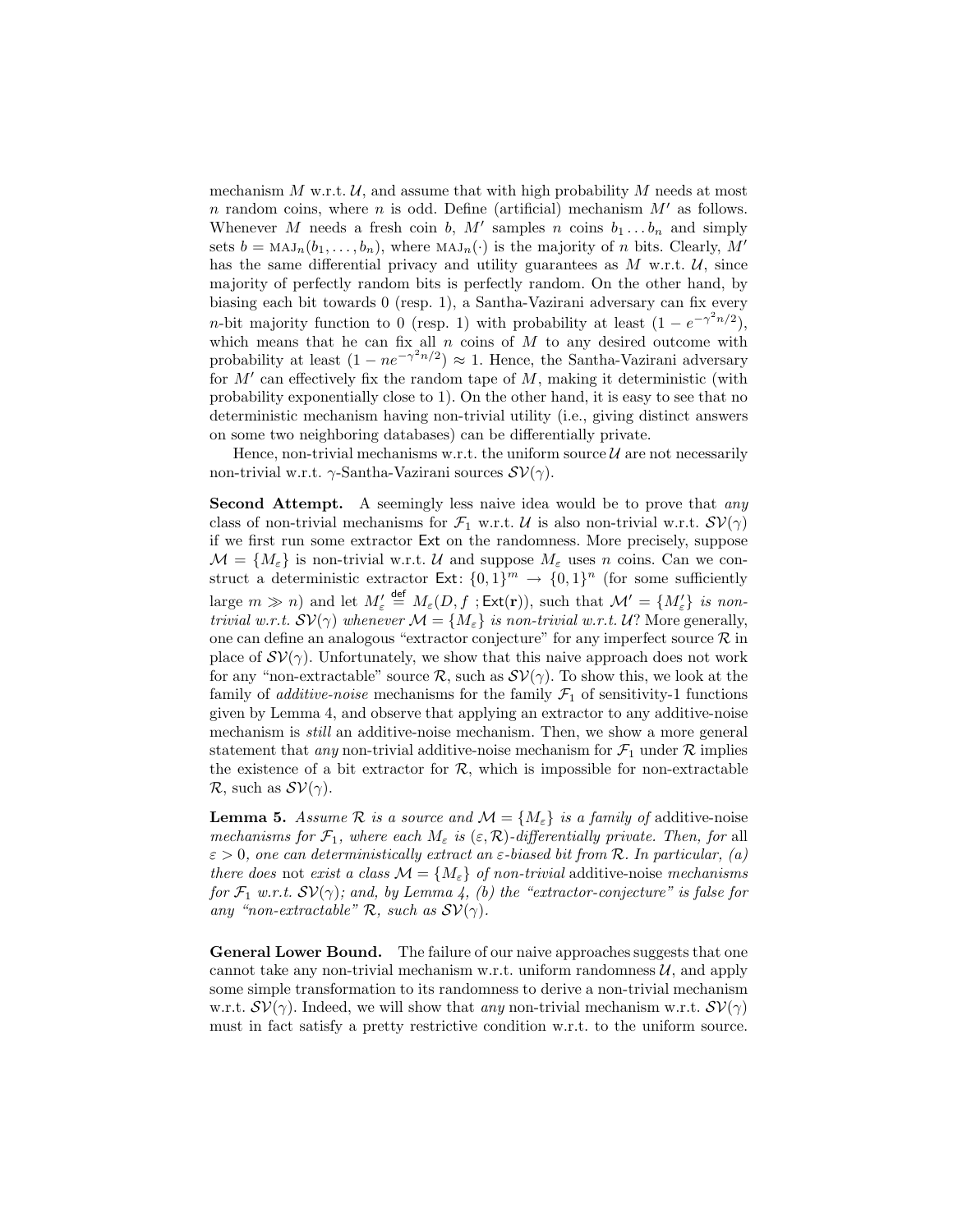In particular, this condition (later called consistent-sampling) is never satisfied by additive-noise mechanisms.

First, we need some important notation. Consider a mechanism M with randomness space  $\{0,1\}^*$ , and let  $D \in \mathcal{D}$ . We define the set  $T(D, f, z) \stackrel{\text{def}}{=} \{r \in$  $\{0,1\}^n \mid z = M(D, f; \mathbf{r})\}$  to be the set of random coins  $\mathbf{r} \in \{0,1\}^*$  such that M outputs z when run on database  $D$ , query  $f$ , and random coins **r**. We remark that since we assume that only  $n = n(f, z, D)$  coins need to be sampled to determine if  $M(D, f) = z$ , we can assume w.l.o.g. that  $T(f, z, D) \subseteq \{0, 1\}^n$ . In the interest of clarity, we simply write  $T$  when  $f, D$ , and  $z$  are understood from context.

Without loss of generality, we assume that the function family  $\mathcal F$  is by itself non-trivial, meaning that there exist two neighboring databases  $D_1, D_2$  and a query f such that  $f(D_1) \neq f(D_2)$ . We also let  $T_1 \stackrel{\text{def}}{=} T(D_1, f, z)$  and  $T_2 \stackrel{\text{def}}{=}$  $T(D_2, f, z)$ . Fix  $z \in \mathbb{Z}, f \in \mathcal{F}, \mathsf{R} \in \mathcal{R}$ . To show that M is  $(\varepsilon, \mathcal{R})$ -differentially private for  $\mathcal F$  w.r.t. randomness source  $\mathcal R$ , we are concerned with bounding the following ratio by  $1 + \varepsilon$ :

$$
\frac{\Pr_{\mathbf{r}\leftarrow\mathsf{R}}[M(D_1, f; \mathbf{r}) = z]}{\Pr_{\mathbf{r}\leftarrow\mathsf{R}}[M(D_2, f; \mathbf{r}) = z]} = \frac{\Pr_{\mathbf{r}\leftarrow\mathsf{R}}[\mathbf{r} \in T_1]}{\Pr_{\mathbf{r}\leftarrow\mathsf{R}}[\mathbf{r} \in T_2]}
$$

As we show below, bounding the above ratio for all Santha-Vazirani sources introduces a non-trivial constraint of M. For illustration, let us first look at any additive-noise mechanism  $M$  and re-derive the conclusion of Lemma 5 directly. If  $z = M(D_1, f; \mathbf{r}_1) = M(D_2, f; \mathbf{r}_2)$  then  $z = f(D_1) + x_1 = f(D_2) + x_2$  for  $x_1, x_2 \leftarrow X$ . Since we assumed  $f(D_1) \neq f(D_2)$  then  $x_1 \neq x_2$ , which means that  $\mathbf{r}_1 \neq \mathbf{r}_2$ . Thus,  $T_1 \cap T_2 = \emptyset$ . Furthermore, we can assume w.l.o.g. that  $|T_1| \geq |T_2|$  since otherwise we can switch  $D_1$  and  $D_2$ . Using Lemma 2 with  $G = T_1$  and  $B = T_2$ , and the fact that  $\mathcal{H}(\gamma, n) \subset \mathcal{SV}(\gamma, n)$ , we have that there exists  $SV(\gamma) \in SV(\gamma)$  such that

$$
\frac{\Pr_{\mathbf{r}\leftarrow\mathsf{SV}(\gamma)}[M(D_1, f; \mathbf{r}) = z]}{\Pr_{\mathbf{r}\leftarrow\mathsf{SV}(\gamma)}[M(D_2, f; \mathbf{r}) = z]} \ge (1 + \gamma) \cdot \frac{|T_1|}{|T_2|} \ge 1 + \gamma,
$$

which is the same conclusion as the one obtained in the proof of Lemma 5.

More generally, coming back to arbitrary mechanisms, since Lemma 2 works even when  $G \cap B \neq \emptyset$ , we get the following much stronger result. Suppose  $\sigma \stackrel{\text{def}}{=} \frac{|T_2 \setminus T_1|}{|T_2|}$  $\frac{2\lambda^{T_1}}{|T_2|} \in [0,1].$  Then there exists  $\mathsf{SV}(\gamma) \in \mathcal{SV}(\gamma)$  such that

$$
\frac{\Pr_{\mathbf{r}\leftarrow\mathsf{SV}(\gamma)}[M(D_1, f; \mathbf{r}) = z]}{\Pr_{\mathbf{r}\leftarrow\mathsf{SV}(\gamma)}[M(D_2, f; \mathbf{r}) = z]} \ge 1 + \gamma\sigma.
$$

This shows that a *necessary* condition to achieve  $(\varepsilon, \mathcal{SV}(\gamma))$ -differential privacy is that  $\sigma \leq \varepsilon/\gamma = O(\varepsilon)$ . We summarize this in the following lemma.

**Lemma 6.** Assume  $\gamma > 0$  and M is  $(\varepsilon, \mathcal{SV}(\gamma))$ -differentially private mechanism for some class F. Fix any  $z \in \mathbb{Z}, f \in \mathcal{F}$ , and any neighboring databases  $D_1, D_2 \in \mathbb{Z}$  $\mathcal{D}$  s.t.  $f(D_1) \neq f(D_2)$ . Let  $T_1 \stackrel{\text{def}}{=} T(D_1, f, z)$ ,  $T_2 \stackrel{\text{def}}{=} T(D_2, f, z)$ , and assume that  $|T_1| \geq |T_2|$ . Then  $\sigma \stackrel{\text{def}}{=} \frac{|T_2 \setminus T_1|}{|T_2|} \leq \frac{\varepsilon}{\gamma} = O(\varepsilon)$ .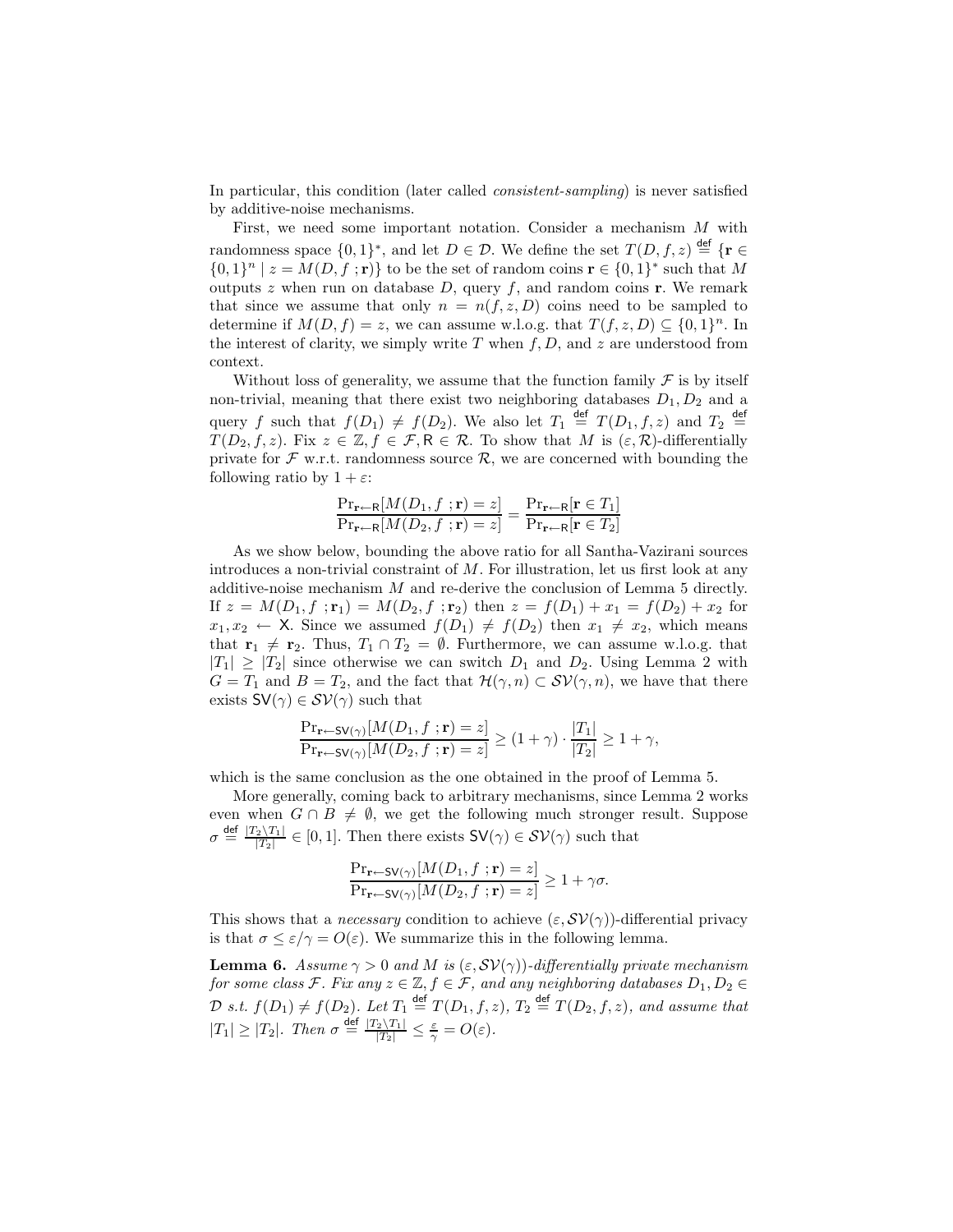## 4 SV-Consistent Sampling

Recall that we defined  $T(D, f, z) \stackrel{\text{def}}{=} {\mathbf{r} \in \{0, 1\}^n \mid z = M(D, f; \mathbf{r})\}$  to be the set of all coins **r** such that M outputs z when run on database  $D$ , query f and randomness **r**. Further recall that for neighboring databases  $D_1, D_2$ , we let  $T_1 \stackrel{\text{def}}{=} T(D_1, f, z)$  and  $T_2 \stackrel{\text{def}}{=} T(D_2, f, z)$ .

By Lemma 6 we know that in order to achieve  $(\varepsilon, \mathcal{SV}(\gamma))$ -differential privacy we must have  $\frac{|T_2\setminus T_1|}{|T_2|} = O(\varepsilon)$ . This means that for arbitrary  $\varepsilon > 0$ , it must be that  $\frac{|T_2 \setminus T_1|}{|T_2|} \to 0$  as  $\varepsilon \to 0$ . This motivates our definition of  $\tilde{\varepsilon}$ -consistent sampling. Later we will define  $\varepsilon$  in terms of  $\tilde{\varepsilon}$  such that  $\varepsilon \to 0$  as  $\tilde{\varepsilon} \to 0$ . We remark that our definition of  $\tilde{\epsilon}$ -consistent sampling is similar to the definition of [14, 15], which has already been used in the context of differential privacy [17].

**Definition 8.** We say M has  $\tilde{\epsilon}$ -consistent sampling ( $\tilde{\epsilon}$ -CS) if for all  $z \in \mathbb{Z}$ ,  $f \in$ F and neighboring databases  $D_1, D_2 \in \mathcal{D}$  such that  $T_2 \neq \emptyset$ , we have

$$
\frac{|T_1\backslash T_2|}{|T_2|}\leq \widetilde{\varepsilon}.
$$

We make a few remarks about Definition 8. First, notice that w.l.o.g. we can assume that  $|T_1| \geq |T_2|$  since in this case we have  $\frac{|T_2\setminus T_1|}{|T_1|} \leq \frac{|T_1\setminus T_2|}{|T_2|}$  $\frac{1}{|T_2|}$ . Second, notice that  $\tilde{\epsilon}$ -consistent sampling also guarantees that  $\frac{|T_2 \setminus T_1|}{|T_2|} \leq \frac{|T_1 \setminus T_2|}{|T_2|} \leq \tilde{\epsilon}$ , which Lemma 6 tells us is a necessary condition for non-trivial differential privacy. Finally, it is easy to see that if a mechanism has  $\tilde{\epsilon}$ -consistent sampling, then it is  $(\tilde{\varepsilon}, \mathcal{U})$ -differentially private, as

$$
\frac{\Pr_{\mathbf{r}\leftarrow\mathbf{U}_n}[\mathbf{r}\in T_1]}{\Pr_{\mathbf{r}\leftarrow\mathbf{U}_n}[\mathbf{r}\in T_2]} = \frac{|T_1|}{|T_2|} = \frac{|T_1\cap T_2|}{|T_2|} + \frac{|T_1\backslash T_2|}{|T_2|} \le 1 + \tilde{\varepsilon}.
$$

To summarize,  $\tilde{\epsilon}$ -consistent sampling is *sufficient* to achieve  $(\tilde{\epsilon}, \mathcal{U})$ -differential privacy and is essentially *necessary* to achieve  $(\gamma \tilde{\epsilon}, \mathcal{SV}(\gamma))$ -differential privacy. But is it sufficient to achieve  $(p(\tilde{\varepsilon}), \mathcal{SV}(\gamma))$ -differential privacy for some function p such that  $p(\tilde{\varepsilon}) \to 0$  as  $\tilde{\varepsilon} \to 0$ ? This turns out not to be the case, as it is still possible for a Santha-Vazirani distribution to increase the probability of  $T_1\Y_2$ while simultaneously decreasing the probability of  $T_2$ . For instance, consider the example in Figure 1, where pictorially, we view each coin  $\mathbf{r} \in \{0,1\}^*$  as defining a path down a binary tree. In this example,  $T_1 \backslash T_2$  and  $T_2$  are positioned precisely to the left and right of 1/2, respectively. After the first coin, the SV-distribution can focus on either targeting  $T_1 \backslash T_2$  or avoiding  $T_2$ . If the height of this tree is big, then the SV distribution can greatly increase our ratio. This suggests that in order to handle  $\gamma$ -Santha Vazirani distributions, we need to make more restrictions on the mechanism.

New Observations. We make two observations that will help us guarantee that the example described in Figure 1 does not arise, but we first define some notation. For  $m \in \mathbb{Z}^+$  and a bit sequence  $\mathbf{x} = x_1, \ldots, x_m \in \{0, 1\}^m$ , we define  $\text{SUFFIX}(\mathbf{x}) \stackrel{\text{def}}{=} \{\mathbf{y} = y_1, y_2, \dots \in \{0, 1\}^* \mid x_i = y_i \text{ for all } i \in [m]\}$  to be the set of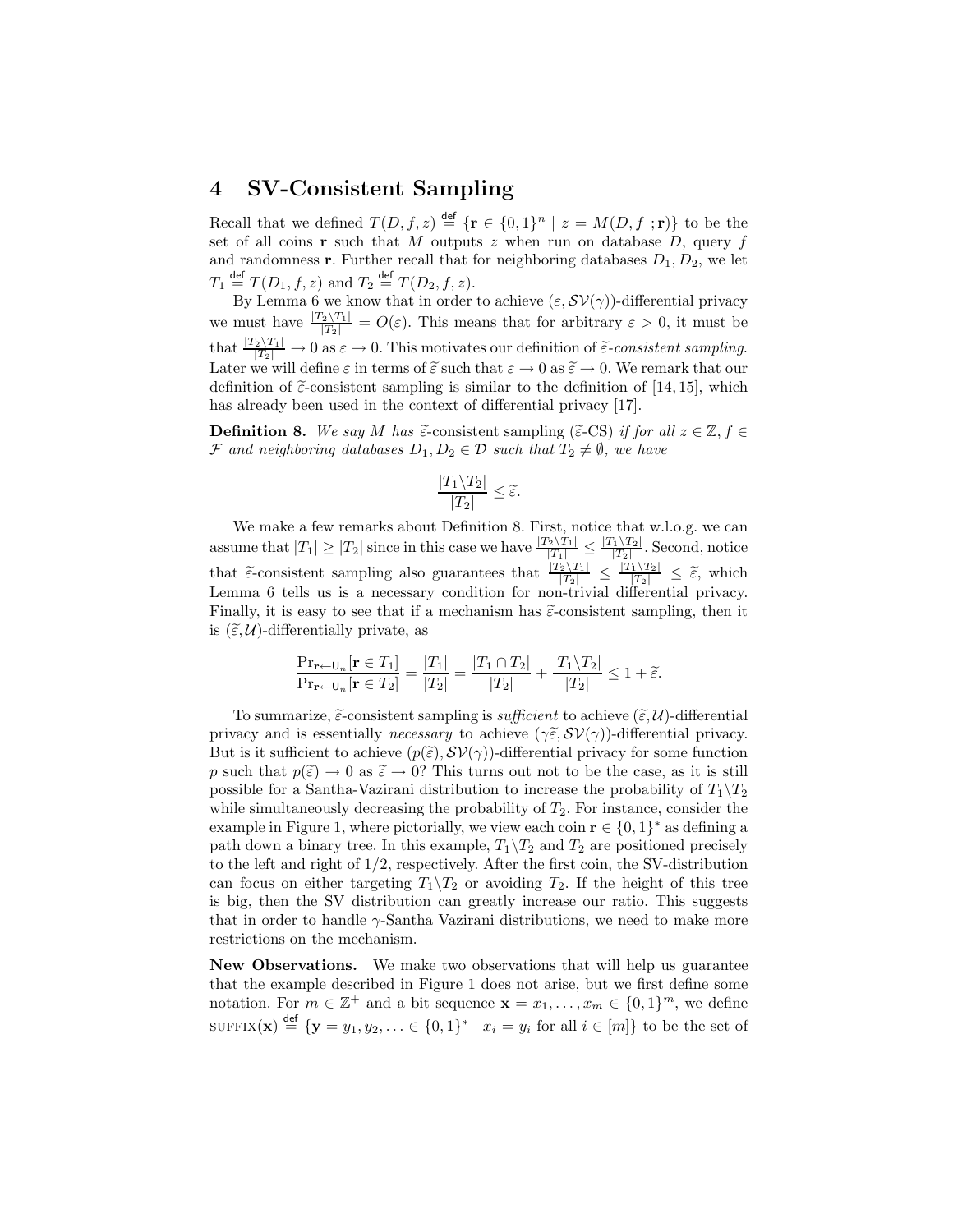

Fig. 1. Example of how a  $SV(\gamma) \in SV(\gamma)$  distribution can increase the ratio  $\Pr_{\mathbf{r}\leftarrow\mathsf{SV}(\gamma)}[\mathbf{r}\in T_1]$  $\Pr_{\mathbf{r}\leftarrow\mathsf{SV}(\gamma)}[\mathbf{r}\in T_2]$ .

all bit strings that have **x** as a prefix. For  $n \in \mathbb{Z}^+$  such that  $m \leq n$ , we define  $\text{SUFFIX}(\mathbf{x}, n) \stackrel{\text{def}}{=} \text{SUFFIX}(\mathbf{x}) \cap \{0, 1\}^n.$ 

Our first observation is that if we consider the longest prefix u of all elements in  $T_1 \cup T_2$ , then the ratio is the same as when the probabilities are conditioned on **r** having this prefix. This is because in order for  $\mathbf{r} \in T_1 \backslash T_2$  or  $\mathbf{r} \in T_2$ , it must be the case that  $\mathbf{r} \in \text{SUFFIX}(\mathbf{u}, n)$ .

Our second observation is that we want to ensure that  $\text{SUFFIX}(\mathbf{u}, n)$  is a good approximation of  $T_1 \cup T_2$ , that is, that  $|\text{SUFFIX}(\mathbf{u}, n)| \approx |T_1 \cup T_2|$ . This guarantees that we never encounter the problem that arose in the example in Figure 1. For this to be the case, however, we must first ensure that  $T_1 \cup T_2$  are "close together". We therefore make the following definition.

**Definition 9.** We say M is an interval mechanism if for all queries  $f \in \mathcal{F}$ , databases  $D \in \mathcal{D}$ , and possible outcomes  $z \in \mathbb{Z}$ , the values in T constitute an interval, that is,  $T \neq \emptyset$  and the set  $\{INT(r) | r \in T \}$  contains consecutive integers, where for  $\mathbf{r} = r_1 \dots r_n \in \{0, 1\}^n$ , we define  $\text{INT}(\mathbf{r}) \stackrel{\text{def}}{=} \sum_{i=1}^n r_i \cdot 2^{n-i}$ .

We now formalize the requirement we described above. Let  $D_1, D_2$  be two neighboring databases, let  $f \in \mathcal{F}$ , let z be a possible outcome, and let  $n \stackrel{\text{def}}{=}$  $\max(n(D_1, f, z), n(D_2, f, z))$ . We let **u** be the longest prefix such that  $T_1 \cup T_2 \subseteq$  $\text{SUFFIX}(\mathbf{u}, n)$ . Formally,

 $\mathbf{u} \stackrel{\text{def}}{=} \operatorname{argmax}\{|\mathbf{u}'| \mid \mathbf{u}' \in \{0,1\}^{\leq n} \text{ and } T_1 \cup T_2 \subseteq \operatorname{SUFFIX}(\mathbf{u}',n)\}\$ 

**Definition 10.** Let  $\tilde{\epsilon} > 0, c > 1$ . We say that an interval mechanism M has  $(\tilde{\varepsilon}, c)$ -SV-consistent sampling  $((\tilde{\varepsilon}, c)$ -SVCS) if it has  $\tilde{\varepsilon}$ -consistent sampling and for all queries  $f \in \mathcal{F}$ , all neighboring databases  $D_1, D_2 \in \mathcal{D}$  and all possible outcomes  $z \in \mathbb{Z}$ , which define **u** as above, we have:

$$
\frac{|\text{SUFFIX}(\mathbf{u}, n)|}{|T_1 \cup T_2|} \leq c
$$

We now show that  $(\tilde{\varepsilon}, c)$ -SV-consistent sampling is sufficient to obtain  $(\varepsilon, \mathcal{SV}(\gamma))$ differential privacy for an interesting value of  $\varepsilon$ , that is, for an  $\varepsilon$  that can be made arbitrarily small by decreasing  $\tilde{\varepsilon}$ .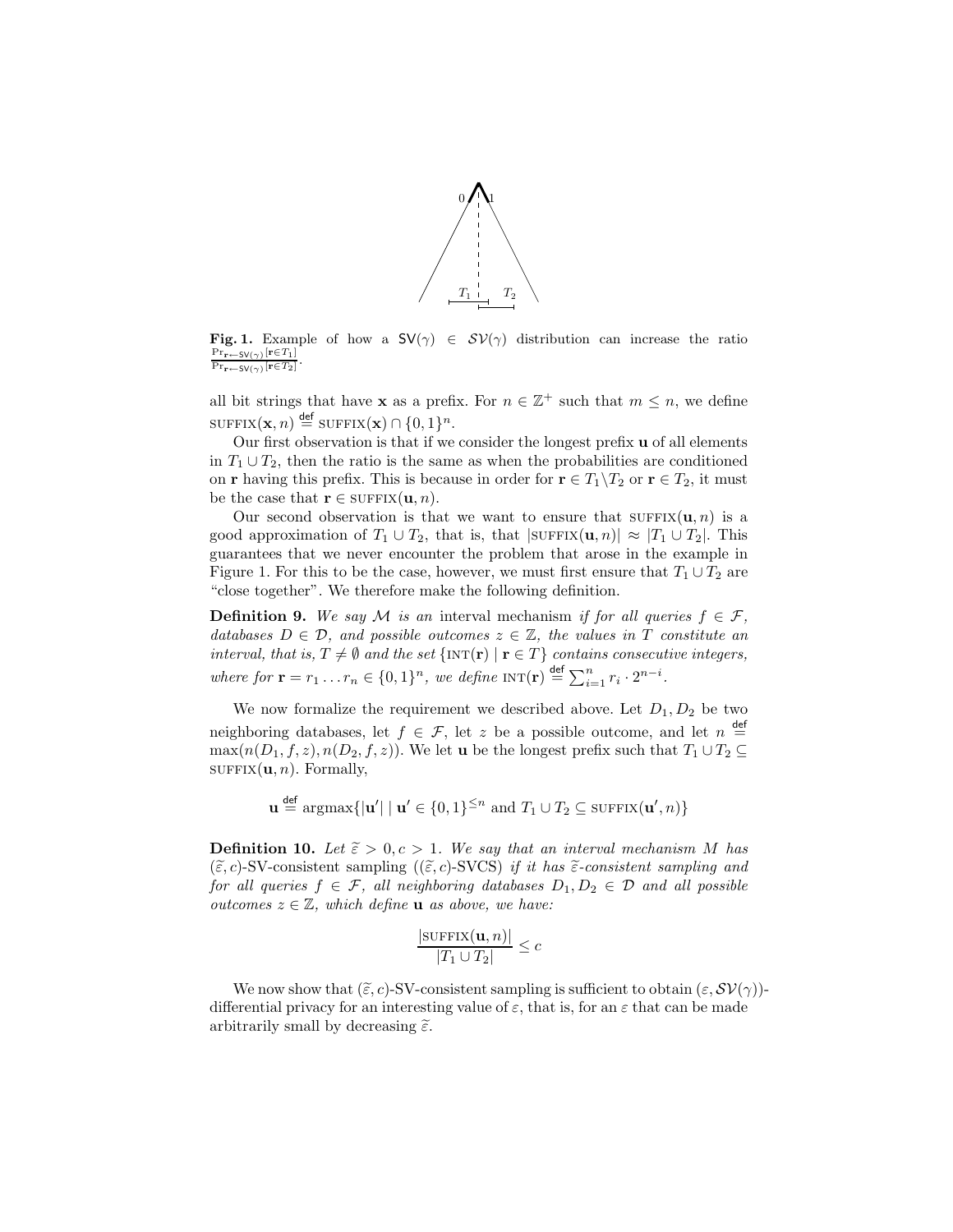**Theorem 1.** If M has  $(\tilde{\epsilon}, c)$ -SV-consistent sampling, then M is  $(\epsilon, \mathcal{SV}(\gamma))$ differentially private, where

$$
\varepsilon = 2 \cdot (8\widehat{\varepsilon})^{1 - \log(1+\gamma)} \left(\frac{1+\gamma}{1-\gamma}\right)^{\log(8c)}
$$

In particular, for  $\gamma \in [0, 1)$  and  $c = O(1)$ , we have  $\varepsilon \to 0$  as  $\tilde{\varepsilon} \to 0$ .

As part of proving Theorem 1, we make a few additional definitions and prove a lemma. Let  $D_1, D_2$  be two neighboring databases,  $f \in \mathcal{F}$ , z be a possible outcome, and  $n = \max(n(D_1, f, z), n(D_2, f, z)).$ 

– Define **v** to be the longest prefix such that  $T_1 \backslash T_2 \subseteq \text{SUFFIX}(\mathbf{v}, n)$ . Formally,

$$
\mathbf{v} = \operatorname{argmax} \{ |\mathbf{v}'| \mid \mathbf{v} \in \{0, 1\}^{\leq n} \text{ and } T_1 \backslash T_2 \subseteq \operatorname{SUFFIX}(\mathbf{v}', n) \}
$$

- Define  $I_0$  <sup>def</sup> suffix(v0, n) ∩  $T_1 \setminus T_2$  and  $I_1$  <sup>def</sup> suffix(v1, n) ∩  $T_1 \setminus T_2$ . That is,  $I_0 \cup I_1 = T_1 \backslash T_2$  and  $I_b$  contains all coins in  $T_1 \backslash T_2$  that have vb as prefix.
	- Define  $\mathbf{v}_0$  to be the longest prefix such that  $I_0 \subseteq \text{SUFFIX}(\mathbf{v}_0, n)$ . Formally,

$$
\mathbf{v}_0 = \operatorname{argmax} \{ |\mathbf{v}'_0| \mid \mathbf{v}_0 \in \{0, 1\}^{\leq n} \text{ and } I_0 \subseteq \operatorname{SUFFIX}(\mathbf{v}'_0, n) \}
$$

• Define  $\mathbf{v}_1$  to be the longest prefix such that  $I_1 \subseteq \text{SUFFIX}(\mathbf{v}_1, n)$ . Formally,

$$
\mathbf{v}_1 = \operatorname{argmax} \{ |\mathbf{v}_1'| \mid \mathbf{v}_1 \in \{0, 1\}^{\leq n} \text{ and } I_1 \subseteq \operatorname{SUFFIX}(\mathbf{v}_1', n) \}
$$

– Define **w** to be the shortest prefix such that  $\text{SUFFIX}(\mathbf{w}, n) \subseteq T_2$ . Formally,

$$
\mathbf{w} = \operatorname{argmin} \{ |\mathbf{w}'| \mid \mathbf{w}' \in \{0, 1\}^{\leq n} \text{ and } \operatorname{SUFFIX}(\mathbf{w}', n) \subseteq T_2 \}
$$

We remark that **w** may not be unique. In this case, any of the possible values is just as good since we will be concerned with the value  $|\mathbf{w}|$  which is the same across all possible values of w.

See Figure 2 for a pictorial representation of  $\mathbf{u}, \mathbf{v}, \mathbf{w}$ . Note the asymmetry of the definitions of  $\mathbf{u}, \mathbf{v}$ , and w. Also note that we define v and w in such a way that sufflux(v)∩sufflux(w) =  $\emptyset$ . Informally, max(|v<sub>0</sub>|, |v<sub>1</sub>|) – |w| is roughly the number of coins that the Santha-Vazirani distribution needs to use to increase the probability of landing in  $T_1 \backslash T_2$  without affecting the probability of landing in  $T_2$ , while  $|\mathbf{w}| - |\mathbf{u}|$  is roughly the number of coins that it can use to decrease the probability of landing in  $T_2$  without affecting the probability of landing in  $T_1 \backslash T_2$ . We first prove a lemma that says that if M has  $(\tilde{\varepsilon}, c)$ -SV-consistent sampling then max $(|\mathbf{v}_0|, |\mathbf{v}_1|) - |\mathbf{w}| = \Omega(\log(1/\tilde{\varepsilon}))$  and  $|\mathbf{w}| - |\mathbf{u}| = O(1)$ .

**Lemma 7.** If M has  $(\tilde{\epsilon}, c)$ -SV-consistent sampling then for all neighboring databases  $D_1, D_2 \in \mathcal{D}$  which define  $\mathbf{u}, \mathbf{v}_0, \mathbf{v}_1, \mathbf{w}$  as above, we have:

$$
\max(|\mathbf{v}_0|, |\mathbf{v}_1|) - |\mathbf{w}| \ge \log\left(\frac{1}{8\widetilde{\varepsilon}}\right) \quad \text{and} \quad |\mathbf{w}| - |\mathbf{u}| \le \log(8c)
$$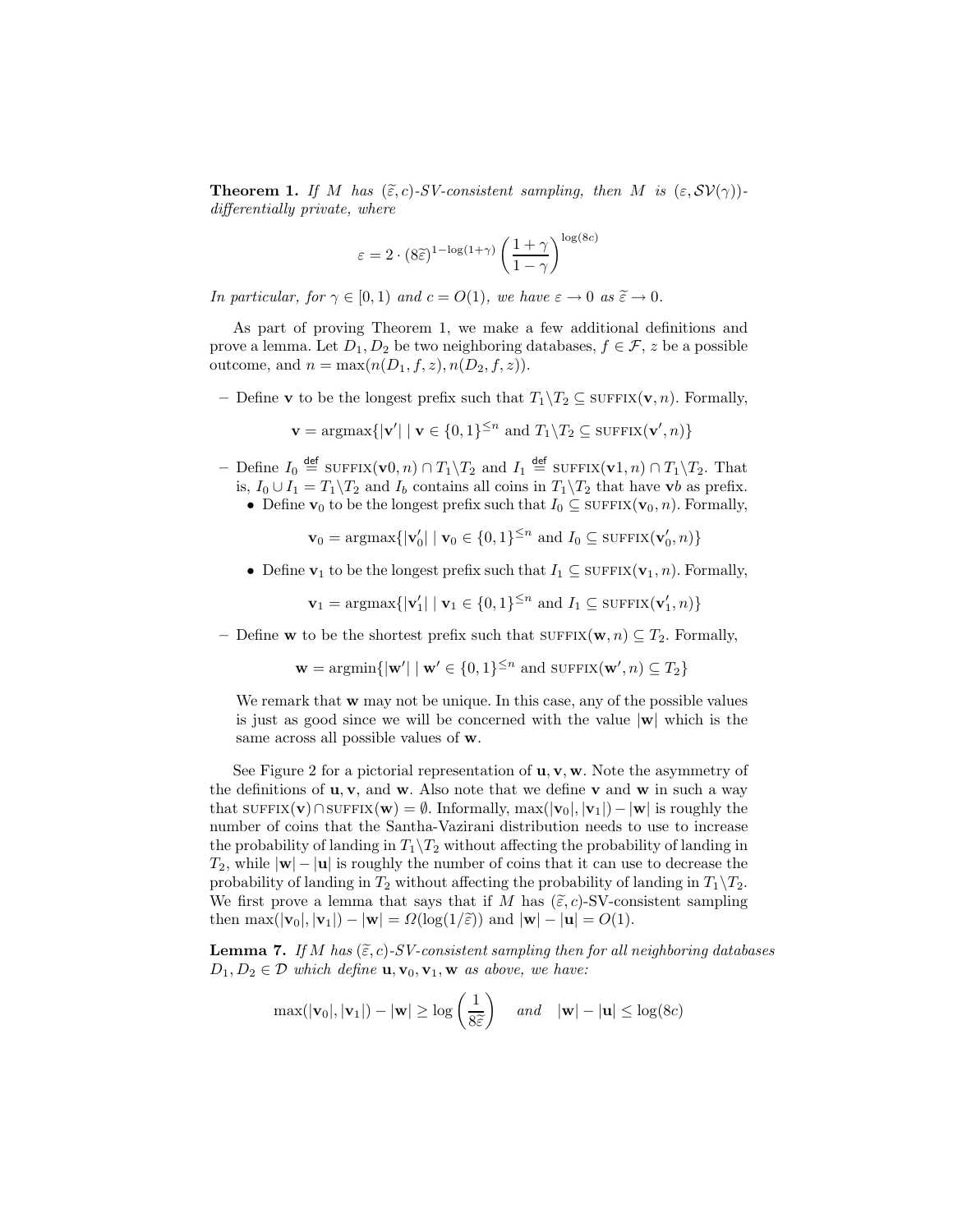

Fig. 2. Definitions of u, v, w.

### 5 Non-Trivial SVCS Mechanisms

In this section we show a mechanism, which we call  $\overline{M}_{\tilde{\varepsilon}}^{\text{SVCS}}$ , that achieves  $(\tilde{\varepsilon}, O(1))$ -SVCS for  $\mathcal{F}_d$  – the class of functions with bounded sensitivity  $d \in \mathbb{Z}^+$ . By Theorem 1 this gives us a  $(\varepsilon, \mathcal{SV}(\gamma))$ -differentially private mechanism, where  $\varepsilon \to 0$ as  $\tilde{\varepsilon} \to 0$ . Furthermore, by our observation in Section 4, the mechanism is also  $(\tilde{\varepsilon}, \mathcal{U})$ -differentially private. We highlight that for convenience, we parametrize the mechanism  $\overline{M}_{\tilde{\varepsilon}}^{\text{SVCS}}$  with the privacy parameter  $\tilde{\varepsilon}$  w.r.t.  $\mathcal{U}$ , and state the privacy and utility guarantees w.r.t.  $\mathcal{SV}(\gamma)$  as a function of  $\tilde{\varepsilon}$  (see Lemma 8). For clarity, we focus on the case  $d = 1$ .

We start with the  $(\tilde{\varepsilon}, \mathcal{U})$ -differentially private mechanism of Dwork et.al. [10],  $M_{\tilde{\varepsilon}}^{\text{RLap}}(D, f) = f(D) + \text{RLap}_{0,1/\tilde{\varepsilon}}$ . Note that since  $M_{\tilde{\varepsilon}}^{\text{RLap}}$  is additive-noise, then any finite-precision implementation will also be additive-noise, and by Lemma 5 we know it cannot be non-trivial for  $\mathcal{F}_1$  w.r.t.  $\mathcal{SV}(\gamma)$ . This is because the set of random coins that make the mechanism output  $z \in \mathbb{Z}$  on two neighboring databases is *disjoint*. We will therefore need to make several changes to ensure not only that these sets overlap, but that their intersection is large, thus ensuring  $\tilde{\epsilon}$ -consistent sampling. Moreover, we must carefully implement our mechanism with finite precision so that the resulting mechanism is  $(\tilde{\varepsilon}, O(1))$ -SV-consistent, ensuring that pathological cases, such as the one in Figure 1, do not occur. Finally, in performing all these changes we must also keep in mind that we want a good bound on utility. We first describe a new infinite-precision mechanism, which we call  $M_{\tilde{\epsilon}}^{\text{SVCS}}$ , and then show how to implement it with finite precision to ensure  $(\tilde{\varepsilon}, O(1))$ -SV-consistency.

A New Infinite-Precision Mechanism. Recall that  $M_{\tilde{\varepsilon}}^{Rlap}(D, f) = f(D) +$  $\mathsf{RLap}_{0,1/\widetilde{\varepsilon}} = \lfloor f(D) + \mathsf{Lap}_{0,1/\widetilde{\varepsilon}} \rceil$ . For our new mechanism, which we call  $M_{\widetilde{\varepsilon}}^{\mathsf{SVCS}},$  we choose to perform the rounding step differently.  $M_{\tilde{\epsilon}}^{\text{SVCS}}(D, f)$  computes  $f(D)$  +  $\mathsf{Lap}_{0,1/\tilde{\varepsilon}}$  as before but then rounds the final outcome to the nearest multiple of  $1/\tilde{\varepsilon}$ . Recall that w.l.o.g. we can assume that  $1/\tilde{\varepsilon} \in \mathbb{Z}$  since otherwise we can choose a smaller  $\tilde{\varepsilon}$  so that this is indeed the case. Formally,  $M_{\tilde{\varepsilon}}^{\text{SVCS}}(D, f)$ computes  $y \stackrel{\text{def}}{=} f(D)$  and outputs  $z \leftarrow 1/\widetilde{\varepsilon} \cdot \lfloor \widetilde{\varepsilon} \cdot \text{Lap}_{y,1/\widetilde{\varepsilon}} \rfloor$ . We let  $Z_y$  denote the induced distribution of the outcome z. We remark that  $M_{\tilde{\varepsilon}}^{\text{SVCS}}$  is not additive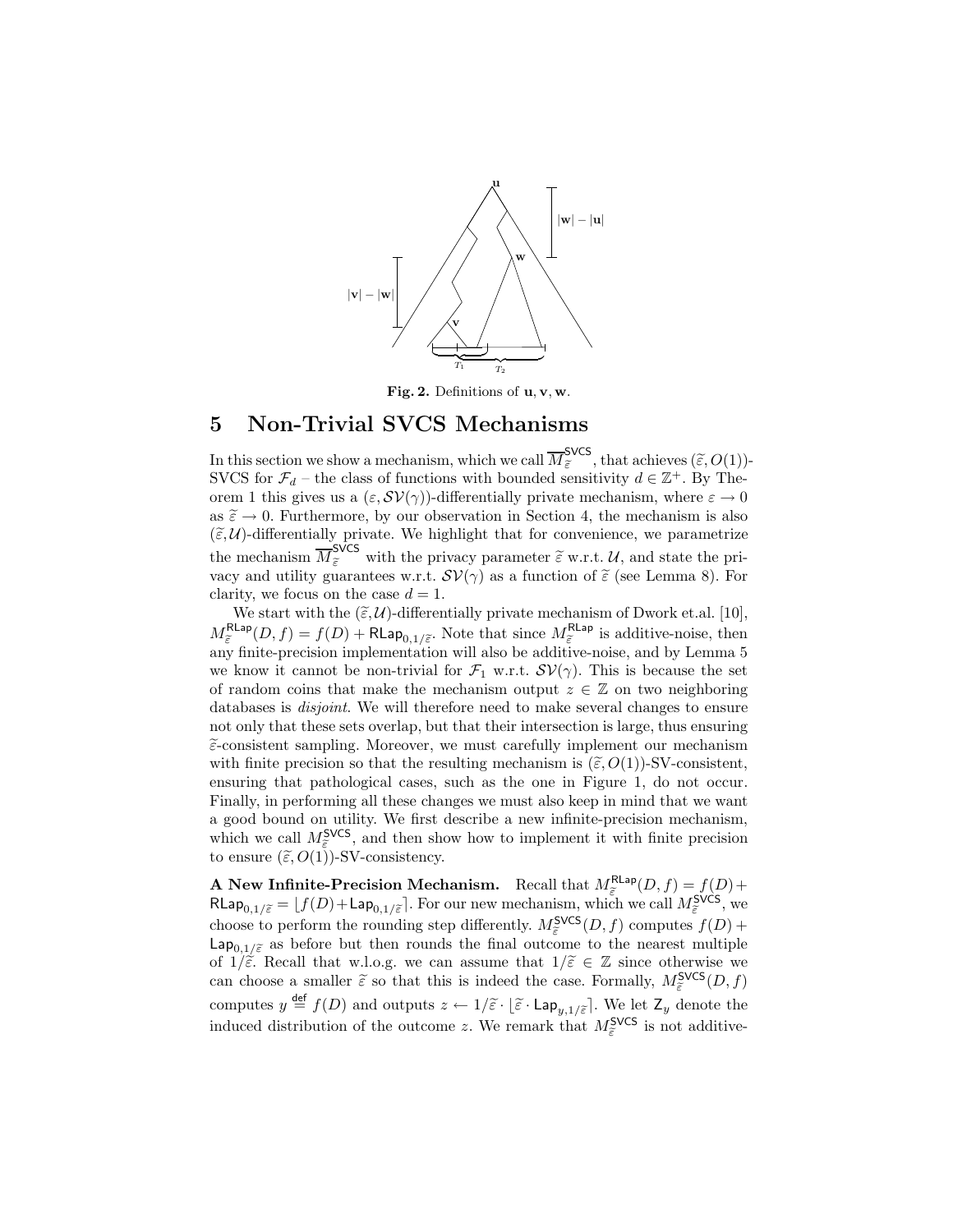noise, since the rounding ensures that the "noise" introduced is dependent on  $y = f(D)$ . Further, the output distribution is only defined on multiples of  $1/\tilde{\varepsilon}$ , i.e. for  $k/\tilde{\varepsilon}$  where  $k \in \mathbb{Z}$ .

Consistent Sampling. We now give some intuition as to why this mechanism already satisfies  $\tilde{\varepsilon}$ -consistent sampling. Since we are considering only queries in  $\mathcal{F}_1$ , for any two neighboring databases  $D_1, D_2$ , we can assume w.l.o.g. that  $f(D_1) = y$  and  $f(D_2) = y - 1$ . Then for  $k \in \mathbb{Z}$ ,

$$
\frac{\Pr[M_{\widetilde{\varepsilon}}^{\mathsf{SVCS}}(f,D_1)=k/\widetilde{\varepsilon}]}{\Pr[M_{\widetilde{\varepsilon}}^{\mathsf{SVCS}}(f,D_2)=k/\widetilde{\varepsilon}]}=\frac{\Pr\left[\frac{k-1/2}{\widetilde{\varepsilon}}\leq \mathsf{Lap}_{y,1/\widetilde{\varepsilon}}<\frac{k+1/2}{\widetilde{\varepsilon}}\right]}{\Pr\left[\frac{k-1/2}{\widetilde{\varepsilon}}+1\leq \mathsf{Lap}_{y,1/\widetilde{\varepsilon}}<\frac{k+1/2}{\widetilde{\varepsilon}}+1\right]}
$$

Notice that both the intervals defined in the numerator and denominator have size  $1/\tilde{\varepsilon}$ , and that the interval in the denominator is simply the interval in the numerator, shifted by 1. Therefore, their intersection is roughly a  $1-\tilde{\varepsilon}$  fraction of their size, which is precisely what is required by  $\tilde{\epsilon}$ -consistent sampling. Of course, we now need to implement this  $\tilde{\varepsilon}$ -consistent mechanism with finite precision, so as to achieve a stronger form of  $(\tilde{\varepsilon}, O(1))$ -SV-consistency. For that, we will use arithmetic coding and some specific properties of the Laplace distribution.

From Infinite to Finite Precision via Arithmetic Coding. In what follows, we use the following notation: for a sequence  $\mathbf{x} = x_1, x_2, \ldots \in \{0, 1\}^*$ , we define its *real representation* to be the real number  $REAL(\mathbf{x}) \stackrel{\text{def}}{=} 0.x_1x_2x_3... \in$ [0, 1]. Arithmetic coding gives us a way to approximate any distribution  $X$  on  $\mathbb Z$ from a bit string  $\mathbf{r} \in \{0,1\}^*$ , as follows. Let  $CDF^{\times}$  be the cumulative distribution of X, so that  $X(x) = CDF^{X}(x) - CDF^{X}(x-1)$ . Let  $s(x) \stackrel{\text{def}}{=} CDF^{X}(x)$ . Then the set of points  $\{s(x)\}_{x\in\mathbb{Z}}$  partitions the interval [0, 1] into infinitely many intervals  $\{I^{\mathsf{X}}(x) \stackrel{\text{def}}{=} [s(x-1), s(x))]_{x \in \mathbb{Z}}$ , where  $\mathsf{X}(x) = |I^{\mathsf{X}}(x)|$ . Note that if a value  $x \in \mathbb{Z}$  has zero probability, then we can simply ignore it as its corresponding interval will be empty. We can obtain distribution X from U by sampling a sequence of bits  $\mathbf{r} = r_1, r_2, r_3, \dots$  and outputting the unique  $x \in \mathbb{Z}$  such that REAL(**r**)  $\in I^{\times}(x)$ . Note that arithmetic coding has the very nice property that intervals  $I^{\mathsf{X}}(x)$  and  $I^{\mathsf{X}}(x+1)$  are always consecutive for any  $x \in \mathbb{Z}$ .

Since for some  $x \in \mathbb{Z}$  we can have that  $s(x)$  has an infinite binary decimal representation, there is no a priori bound on the number of coins to decide whether REAL(**r**)  $\in I^{\mathsf{X}}(x)$  or REAL(**r**)  $\in I^{\mathsf{X}}(x+1)$ . To avoid this, we simply round each endpoint  $s(x)$  to its most  $n = n(x)$  significant figures, for some  $n > 1$  which potentially depends on x. We will need to make sure that  $n(x)$  is *legal*, in the sense that rounding with respect to  $n(x)$  should not cause intervals to "disappear" or for consecutive intervals to "overlap". We use a bar to denote rounded values:  $\overline{s}(x)$  for the rounded endpoint, and  $\overline{I}^{\mathsf{X}}(x)$  for the rounded interval.

A New Finite Precision Mechanism. We now show how to sample  $Z_y$ , the output distribution of  $M_{\tilde{\varepsilon}}^{SVCS}(D, f)$  using arithmetic coding. This yields a new finite precision mechanism, which we call  $\overline{M}_{\tilde{\varepsilon}}^{\text{SVCS}}$ , and let  $\overline{Z}_y$  be its output distribution which will approximate  $Z_y$ . The distribution  $Z_y$  is the Laplacian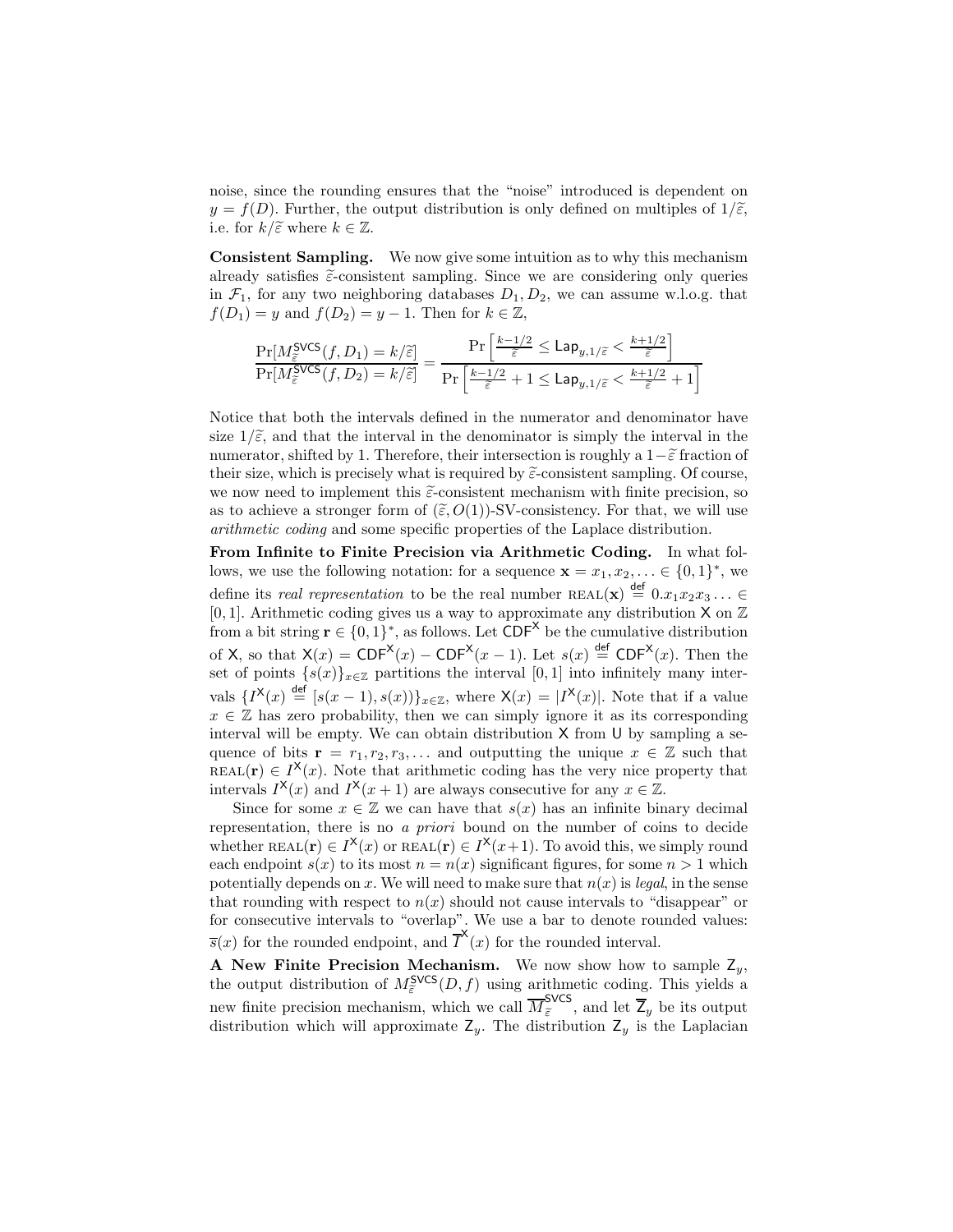distribution  $\text{Lap}_{u,1/\tilde{\varepsilon}}$  where for all  $k \in \mathbb{Z}$ , the probability mass in the interval  $\left[\frac{k-1/2}{\widetilde{\varepsilon}},\frac{k+1/2}{\widetilde{\varepsilon}}\right]$ collapses to the point  $k/\widetilde{\varepsilon}$ . Let  $s_y(k) \stackrel{\text{def}}{=} \text{CDF}^{\mathsf{Z}_y}\left(\frac{k+1/2}{\widetilde{\varepsilon}}\right)$  $\big)$ , and let  $\overline{s}_y(k)$  be  $s_y(k)$ , rounded to its  $n = n(y, k)$  most significant figures. Then the set of points  $\{\overline{s}_y(k)\}_{k\in\mathbb{Z}}$  partition the interval  $[0,1]$  into infinitely many intervals  $\{\overline{I}_y(k) \stackrel{\text{def}}{=} \frac{[\overline{s}_y(k-1), \overline{s}_y(k)]\}_{k \in \mathbb{Z}}$ , where  $\Pr[\overline{Z}_y = k/\widetilde{\epsilon}] = |\overline{I}_y(k)|$ . We obtain distribution  $\overline{Z}_y$  from U by sampling a sequence of bits  $\mathbf{r} \in \{0, 1\}^*$  and outputting  $k/\tilde{\varepsilon}$  where  $k \in \mathbb{Z}$  is the unique integer such that REAL(**r**)  $\in \overline{I}_y(k)$ . We have not yet defined what the precision  $n = n(y, k)$  is; we will do this below, but first we give some intuition as to why  $\overline{M}_{\tilde{\varepsilon}}^{\text{SVCS}}$  will satisfy  $(\tilde{\varepsilon}, O(1))$ -SV-consistent sampling for some "good-enough" precision.

**SV-Consistent Sampling.** Recall that since we assume  $f \in \mathcal{F}_1$ , for any two neighboring databases  $D_1, D_2$  we can assume that  $f(D_1) = y$  and  $f(D_2) = y-1$ , so that for any  $k \in \mathbb{Z}$ 

$$
\frac{\Pr[\overline{M}_{\widetilde{\varepsilon}}^{\text{SVCS}}(f, D_1) = k/\widetilde{\varepsilon}]}{\Pr[\overline{M}_{\widetilde{\varepsilon}}^{\text{SVCS}}(f, D_2) = k/\widetilde{\varepsilon}]} = \frac{\Pr[\overline{Z}_y = k/\widetilde{\varepsilon}]}{\Pr[\overline{Z}_{y-1} = k/\widetilde{\varepsilon}]} = \frac{|\overline{I}_y(k)|}{|\overline{I}_{y-1}(k)|}
$$

We thus wish to prove that the mechanism has  $(\tilde{\varepsilon}, c)$ -SV-consistent sampling where  $T_1 = \overline{I}_y(k) \approx I_y(k)$  and  $T_2 = \overline{I}_{y-1}(k) \approx I_{y-1}(k)$  in Definition 10. For now, let us assume that we use arithmetic coding with infinite precision, that is, we do not round the endpoints. We will give intuition as to why our mechanism satisfies an "infinite-precision analogue" of SV-consistent sampling. We can define u to be the longest prefix of all coins in  $I \stackrel{\text{def}}{=} I_y(k) \cup I_{y-1}(k)$ , and let  $\mathbf{u}_{\ell} \stackrel{\text{def}}{=} \mathbf{u}, 0, 0, \ldots$ and  $\mathbf{u}_r \stackrel{\text{def}}{=} \mathbf{u}, 1, 1, \dots$  Informally, **u** is the longest prefix such that  $\mathbf{u}_\ell$  is to the left of I and  $\mathbf{u}_r$  is to the right of I. Then an "infinite-precision analogue" of  $(\cdot, O(1))$ -SV-consistent sampling is the following:

$$
\frac{\text{REAL}(\mathbf{u}_r) - \text{REAL}(\mathbf{u}_\ell)}{|I_y(k) \cup I_{y-1}(k)|} = O(1) \tag{1}
$$

By construction, we have  $REAL(\mathbf{u}_r) - REAL(\mathbf{u}_\ell) \approx 2^{-|\mathbf{u}|}$ . Furthermore, arithmetic coding ensures that  $I_y(k) \cap I_{y-1}(k) \neq \emptyset$ ; indeed, we can view  $I_{y-1}(k)$ as having "shifted"  $I_y(k)$  slightly to the right. We can therefore view  $I =$  $I_y(k) \cup I_{y-1}(k)$  as one single interval that is slightly bigger. Moreover, arithmetic coding and our use of the Laplacian distribution ensures that smaller intervals are farther from the center than bigger ones, and in fact, the size of the interval that contains  $I$  and everything to its right (or left, depending on whether  $I$  is to the right or left of  $1/2$ , respectively) is a constant factor of  $|I|$ . This means that  $|I_y(k) \cup I_{y-1}(k)| = |I| = c \cdot 2^{-|\mathbf{u}|}$  for a constant c, and we thus obtain the ratio required in Equation (1).

**Defining the Precision.** Now we just need to round all the points  $s_y(k)$  with enough precision so that the rounding is "legal" (i.e., preserves the relative sizes of all intervals  $I_y(k)$  and  $I_y(k)\backslash I_{y-1}(k)$  to within a constant factor), so that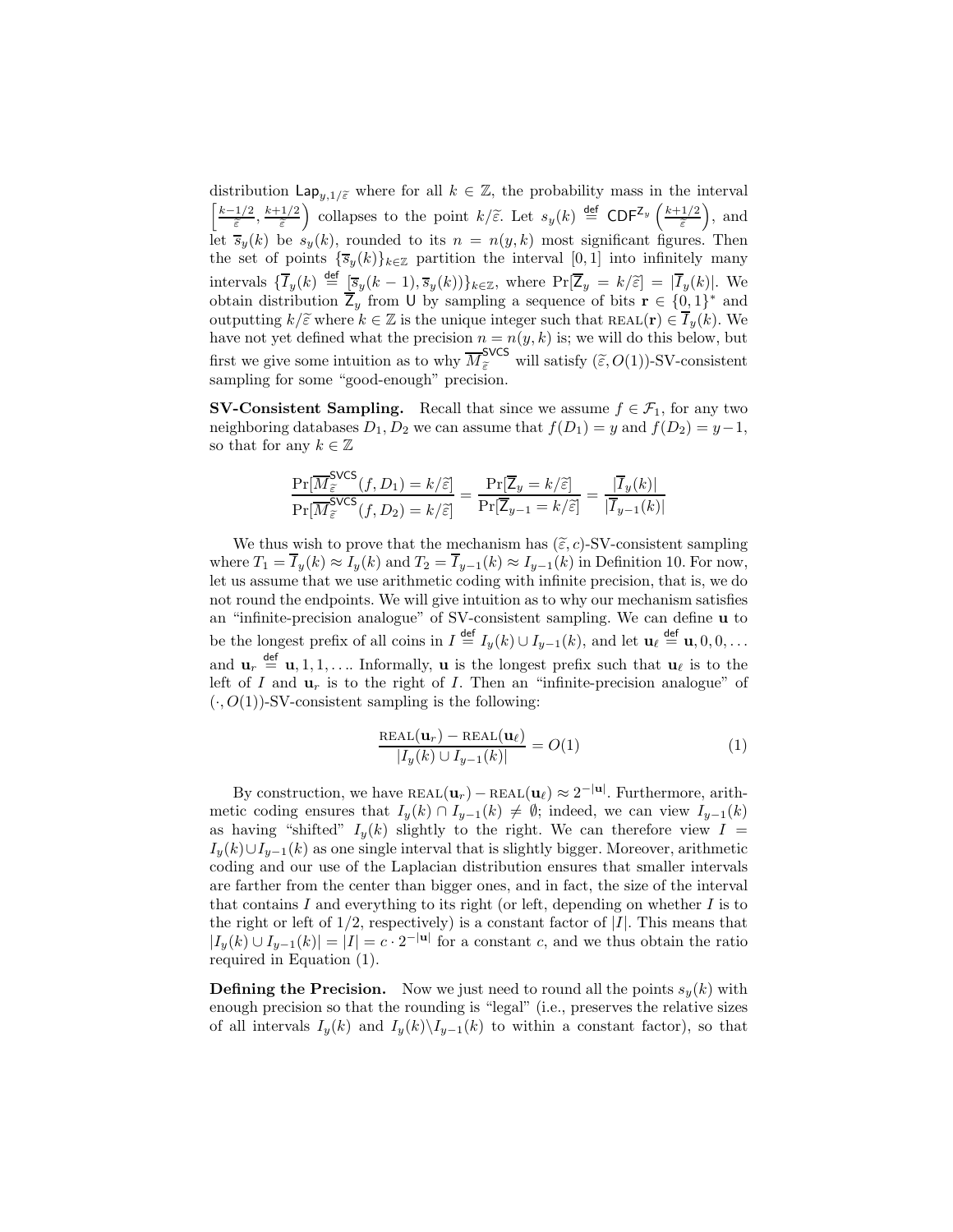our informal analysis of SV-consistency above still holds after the rounding. Formally, we let  $I'_y(k) \stackrel{\text{def}}{=} I_y(k) \setminus I_{y-1}(k)$ , be the interval containing the coins that will make the mechanism output  $k/\tilde{\varepsilon}$  when it is run on  $D_1$  but output  $(k-1)/\tilde{\varepsilon}$  when run on  $D_2$ . We then let

$$
n(y,k)=n(D,f,z)\stackrel{\text{def}}{=}\log\left(\frac{1}{|I'_y(k)|}\right)+3
$$

and round  $s_y(k)$  to its  $\max(n(y + 1, k + 1), n(y, k + 1))$  most significant figures. The resulting mechanism  $\overline{M}_{\tilde{\varepsilon}}^{\text{SVCS}}$  in shown in Figure 3.

We can now state our main results about SV-consistency, SV-privacy, and SV-utility of our mechanism:

**Lemma 8.** Mechanism  $\overline{M}_{\tilde{\varepsilon}}^{\text{SVCS}}$  has  $(27\tilde{\varepsilon}, 57)$ -SV-consistent sampling. In partic-<br>SVCS ular,  $\overline{M}_{\tilde{\varepsilon}}^{\text{SVCS}}$  is  $(27\tilde{\varepsilon}, \mathcal{U})$ -differentially private and  $(\varepsilon, \mathcal{SV}(\gamma))$ -differentially private for  $\varepsilon = (216\tilde{\varepsilon})^{1-\log(1+\gamma)} \left(\frac{1+\gamma}{1-\gamma}\right)$  $\int^9$ . Mechanism  $\overline{M}_{\widetilde{\varepsilon}}^{\text{SVCS}}$  has  $(O(1/\widetilde{\varepsilon}), \mathcal{U})$ -utility and  $(\rho, \mathcal{SV}(\gamma))$ -utility, where  $\rho = O\left(\frac{1}{\tilde{\epsilon}} \cdot \frac{1}{1-\gamma}\right)$ .

**Theorem 2.** For all  $\gamma < 1$ ,  $\overline{\mathcal{M}}^{\text{SVCS}} = {\overline{\mathcal{M}}^{\text{SVCS}}_{\widetilde{\varepsilon}}}$  is a class of non-trivial mechanisms for  $\mathcal{F}_1$  w.r.t.  $\mathcal{SV}(\gamma)$ .

 $\overline{M}_{\tilde{\epsilon}}^{\text{SVCS}}(D, f; \mathbf{r})$ : Compute  $y \stackrel{\text{def}}{=} f(D)$  and output a sample from the distribution  $\mathbb{Z}_y \stackrel{\text{def}}{=} 1/\widetilde{\varepsilon} \cdot \lfloor \widetilde{\varepsilon} \cdot \text{Lap}_{y,1/\widetilde{\varepsilon}} \rfloor$  by using arithmetic coding as explained below. - Let  $n(y,k) = n(D, f, z) \stackrel{\text{def}}{=} \log \left( \frac{1}{|I'_y(k)|} \right)$  $+3$  and let  $\mathbf{r}'_{y,k}$  be the  $n(y,k)$  most

- significant figures of r.
- Output the the unique  $z = k/\tilde{\varepsilon}$  such that  $\frac{k-1/2}{\tilde{\varepsilon}}$  ≤ REAL(**r**'<sub>y,k</sub>) <  $\frac{k+1/2}{\tilde{\varepsilon}}$ .

**Fig. 3.** Finite precision mechanism  $\overline{M}_{\tilde{\varepsilon}}^{\text{SVCS}}$  that has  $(27\tilde{\varepsilon}, 57)$ -SV-consistent sampling.

### References

- 1. A. E. Andreev, A. E. F. Clementi, J. D. P. Rolim, and L. Trevisan. Weak random sources, hitting sets, and BPP simulations. SIAM J. Comput., 28(6):2103–2116, 1999.
- 2. A. Blum, C. Dwork, F. McSherry, and K. Nissim. Practical privacy: the sulq framework. In C. Li, editor, PODS, pages 128–138. ACM, 2005.
- 3. C. Bosley and Y. Dodis. Does privacy require true randomness? In S. P. Vadhan, editor, TCC, volume 4392 of LNCS, pages 1–20. Springer, 2007.
- 4. A. Z. Broder, S. C. Glassman, M. S. Manasse, and G. Zweig. Syntactic clustering of the web. Computer Networks, 29(8-13):1157–1166, 1997.
- 5. B. Chor and O. Goldreich. Unbiased bits from sources of weak randomness and probabilistic communication complexity. SIAM J. Comput., 17(2):230–261, 1988.